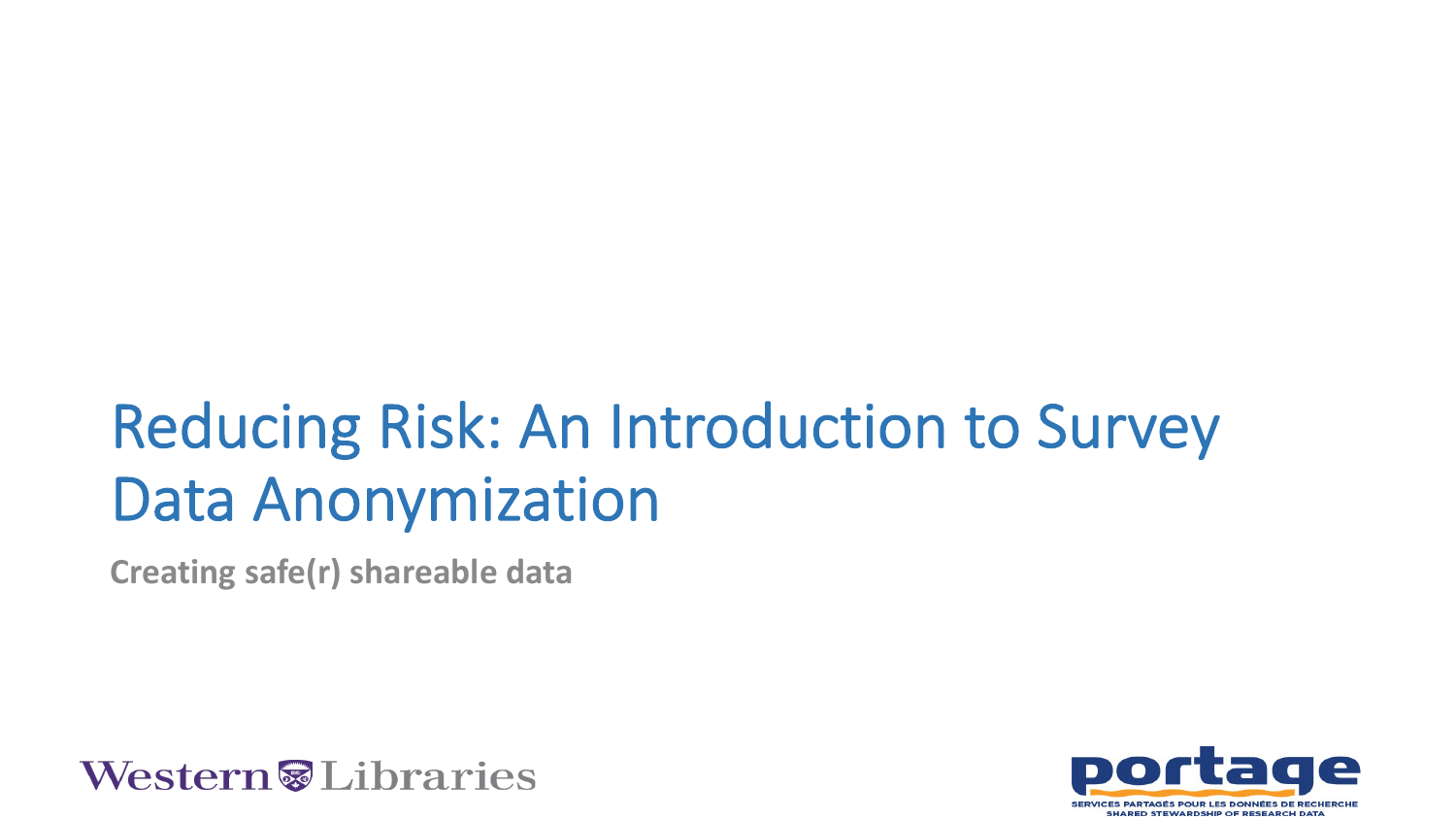## Background and key concepts

Identifiers, quasi-identifiers, risk



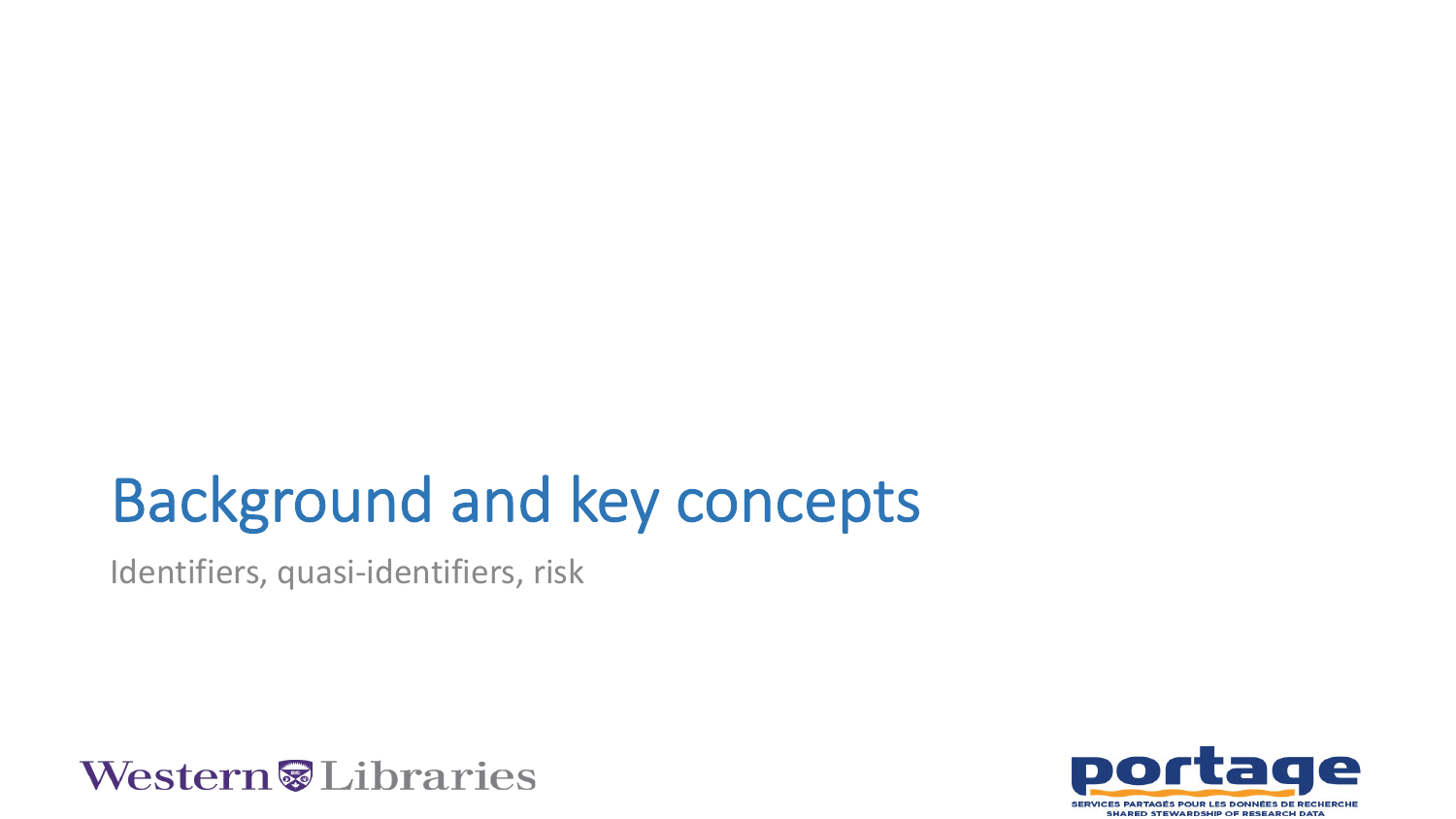### That data rescue project

- First became seriously involved with data anonymization due to a data rescue project
- A bunch of survey files from Health Canada released under Open Government mandate
- Group of Ontario data library people worked to create cleaner and more userfriendly versions of some of the ones found on Canada's open government portal
- Bright idea ask Health Canada if they had data from some additional surveys that were mentioned but not released
- They sent me some files…

#### **Oh dear.**

• Census geography, parts of postal codes, telephone area codes, you name it.

**Western** Libraries

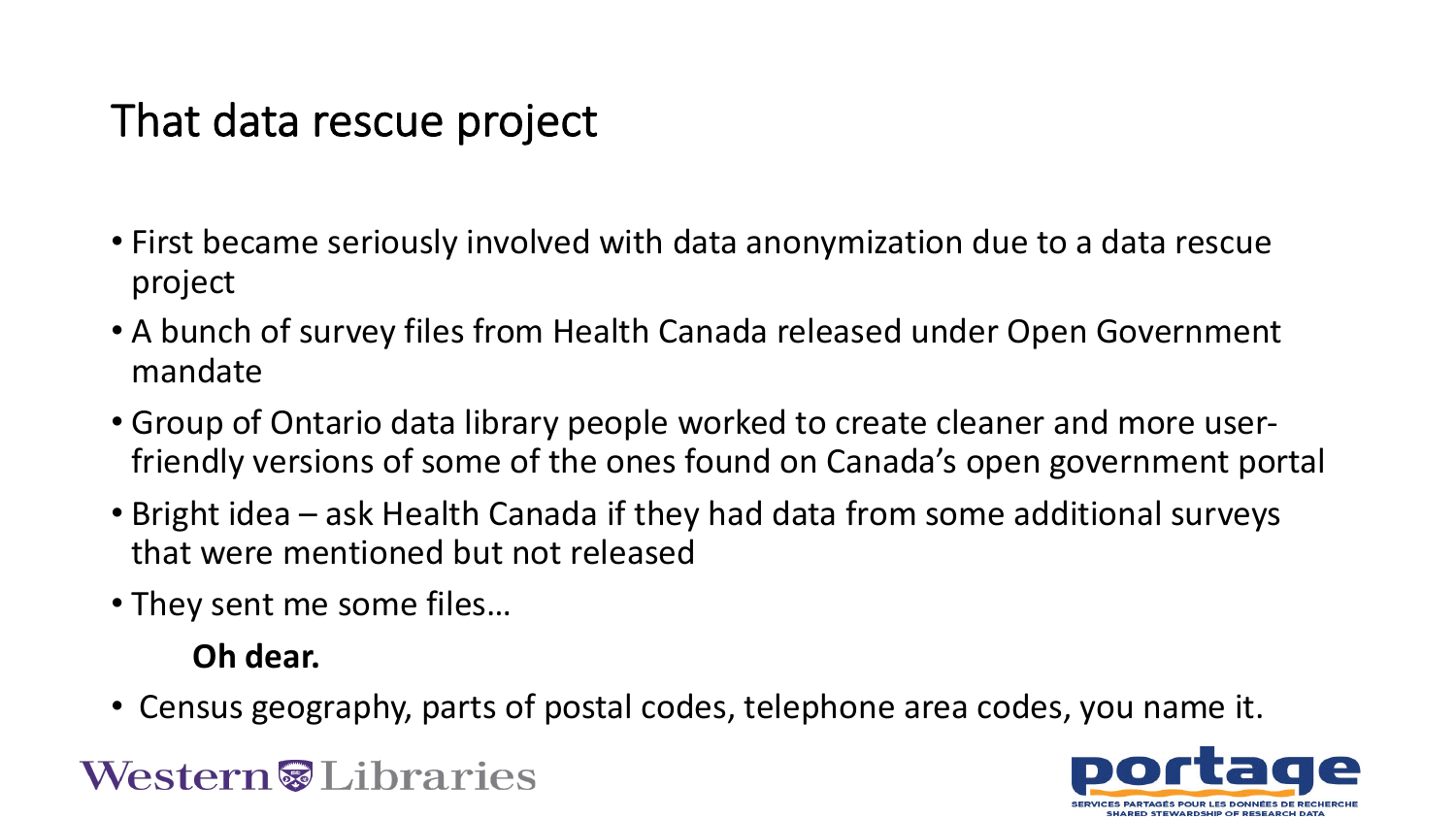## Direct Identifiers

- Any information [collected by the researc](https://www.hipaajournal.com/considered-phi-hipaa/)her that place immediate risk of being reident[ified](https://www.bmj.com/content/340/bmj.c181)
- Full or parts of: Names, addresses, telephone number, the researchers to link data to one of the above
- Detailed geography (areas containing less than 20,000 HIPAA)
- IP addresses and other information that may be association
- Exact dates linked to individuals or events are highly ic
- HIPAA recognizes 18 personal identifiers that will quali information; the BMJ compiled a list of 28 based on m research guidelines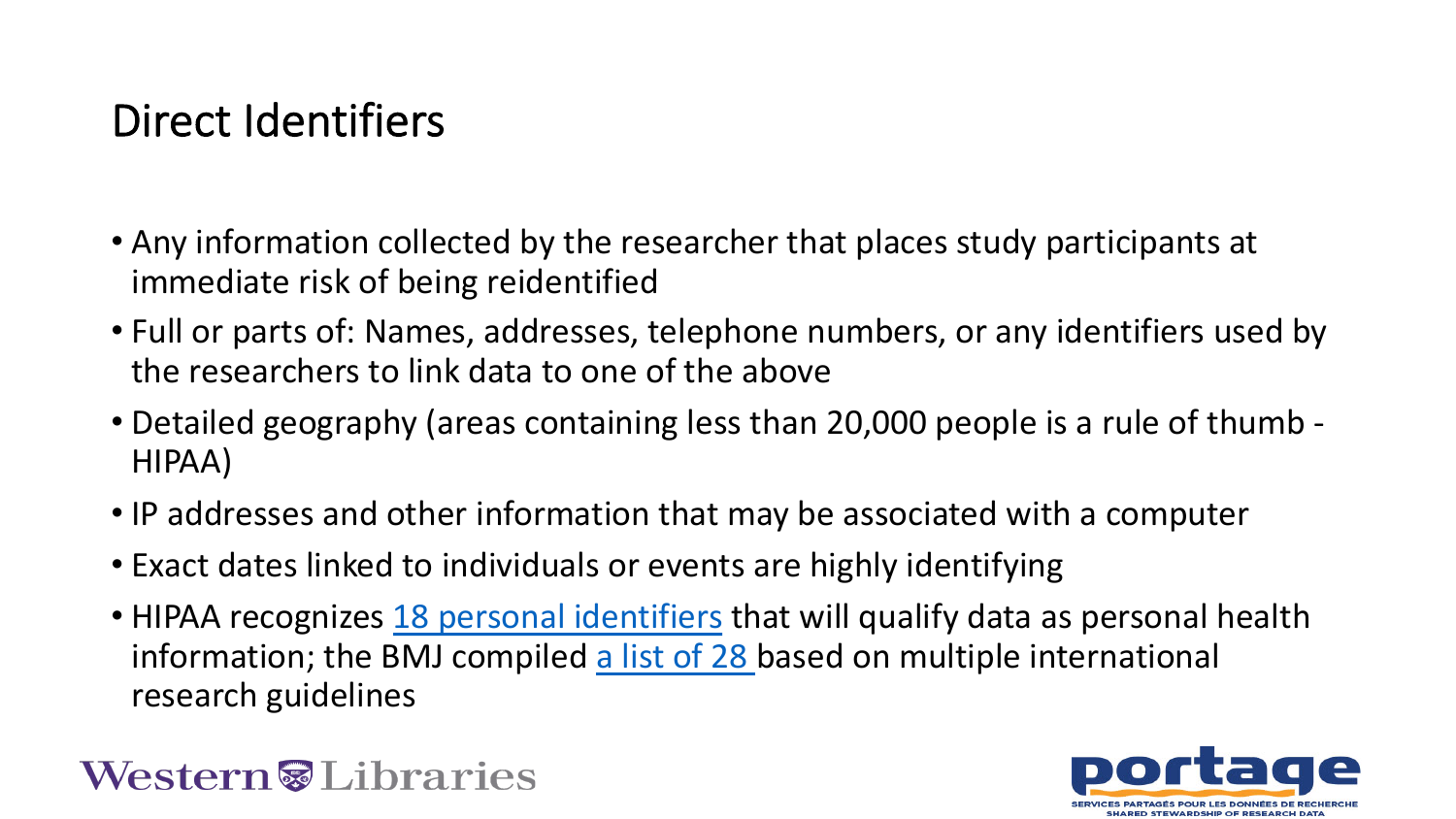# The first step in data anonymization is always to locate and remove or mask all direct identifiers

But wait! Your job isn't done!



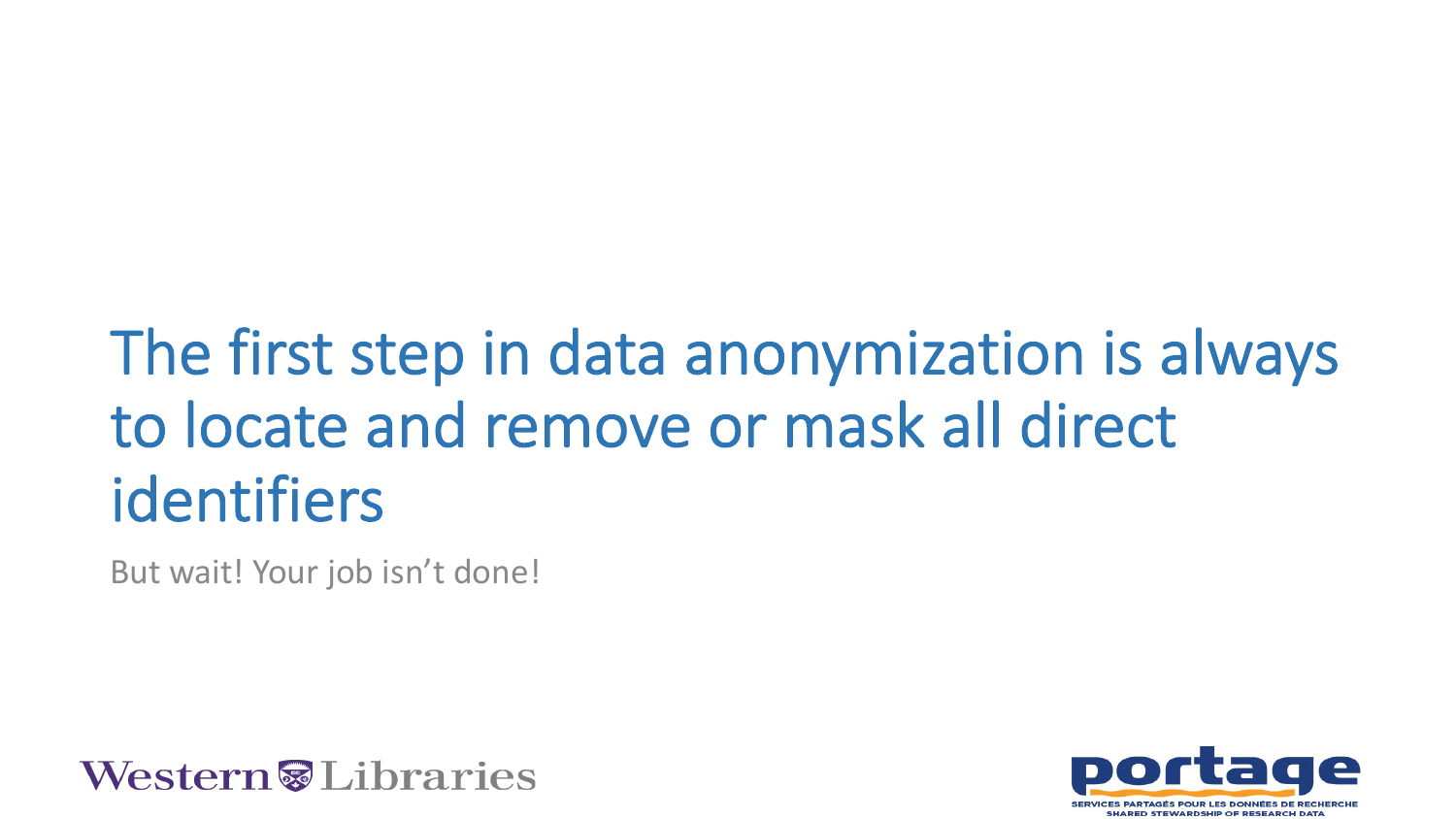### Quasi-identifiers

- Characteristics relating to individuals that could be linked with other data sources to violate the confidentiality of individuals
- A variable should be considered a quasi-identifier if an attacker could plausibly match that variable to information from another source to determine the identity of an individual
- Some variables may be used in combination to derive quasi-identifiers, e.g. community size (at first glance not particularly identifying) could be combined with a broader geographic grouping to infer location more precisely



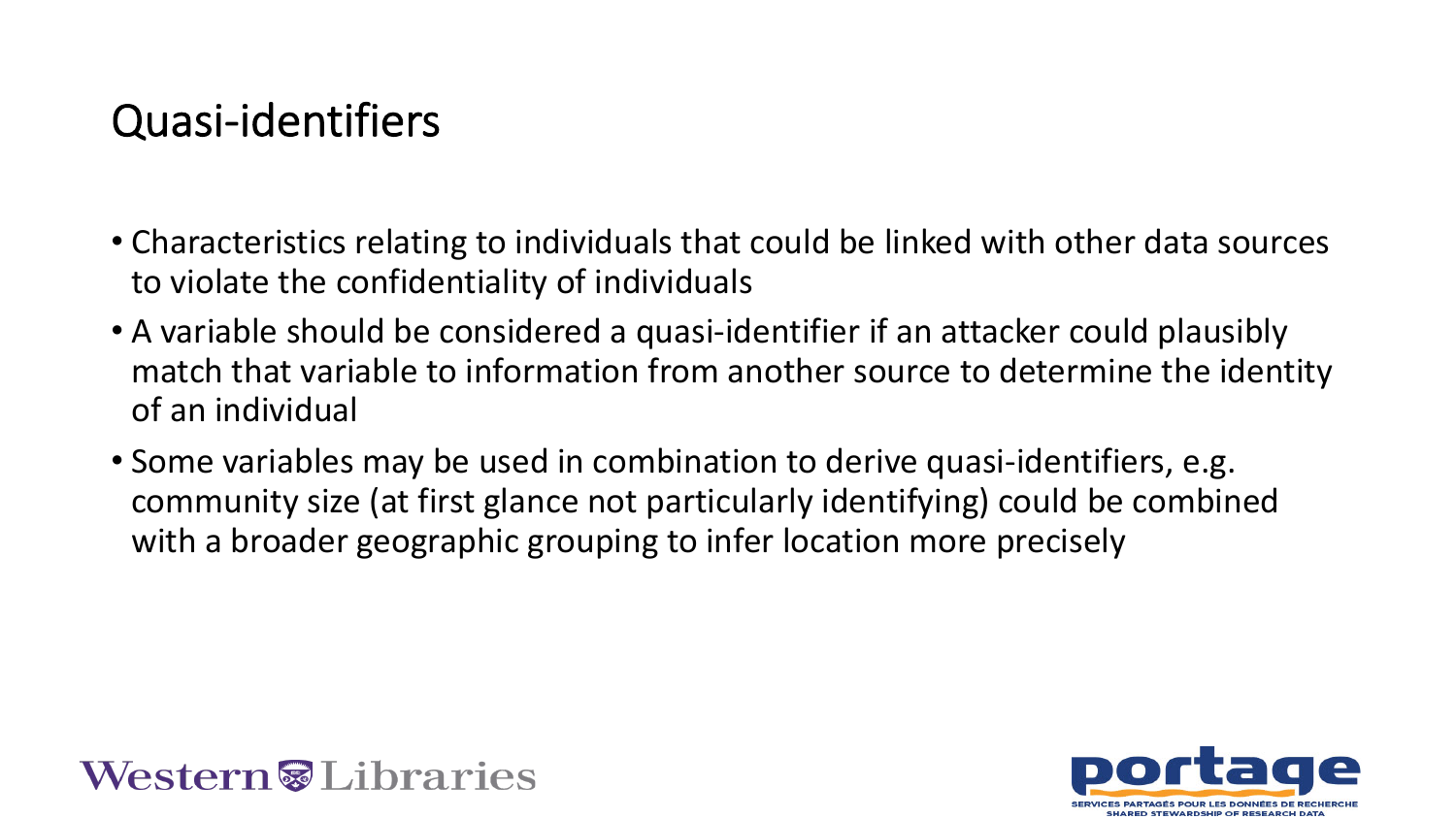### Hidden identifiers

- Quasi-identifiers are commonly thought of as demographic variables and socio-<br>economic variables that have the potential to be linked with other data sources to violate the confidentiality of participants, or to be recognized by a person acquainted with the survey respondent.
	- Specific examples include age, gender identity, income, occupation, industry / place of work, geography, ethnic and immigration variables
- Potentially, membership in specific organizations, use of specific services
- Variables that relate to geography in any way need to be treated with extreme caution
	- Potential community identifiers can include features like presence of a university hospital or international airport
	- E.G. variable giving distance to nearest emergency department
	- Need to be considered alongside any contextual information about the dataset

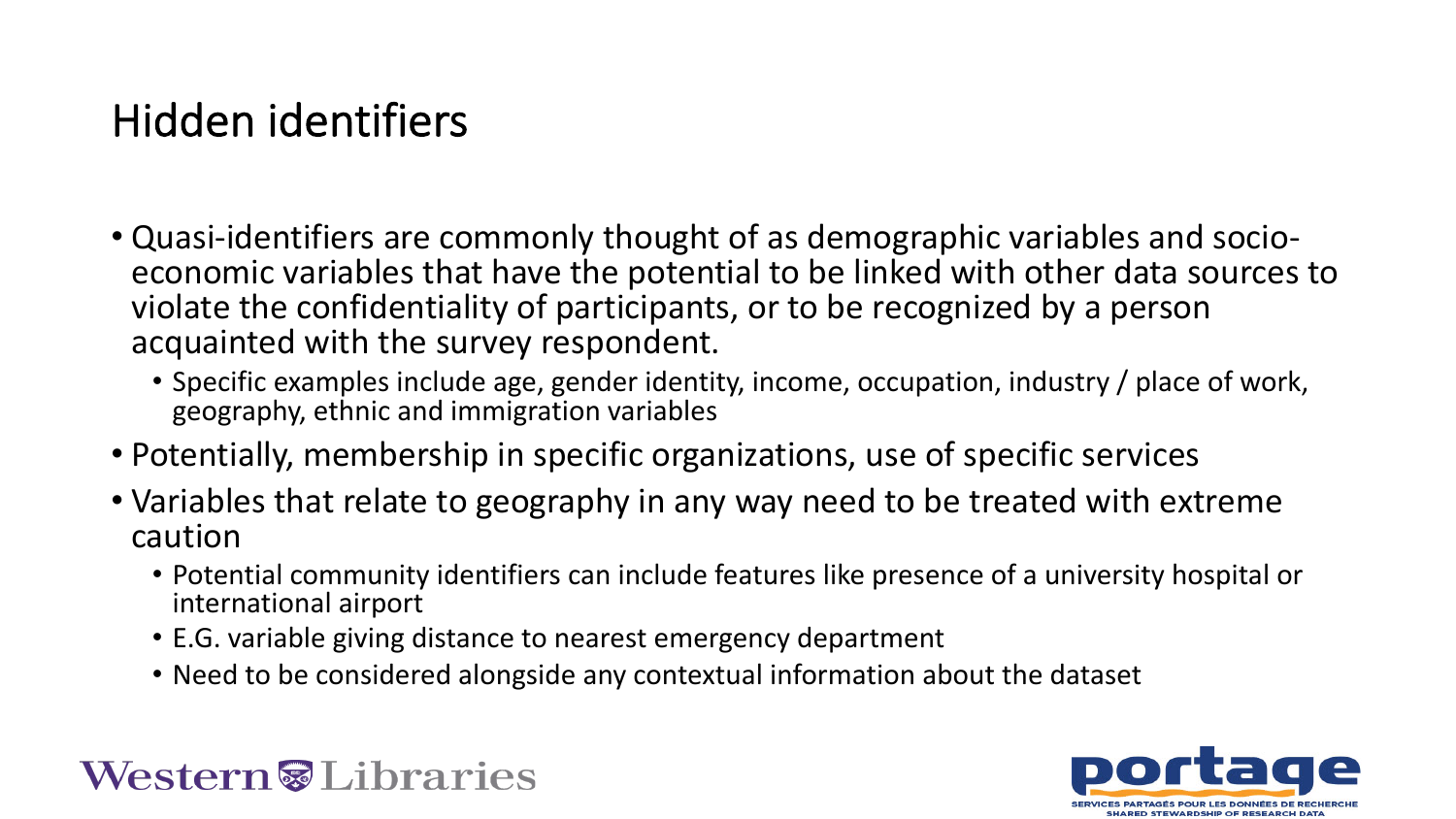### Risk – a technical definition

- Risk is created when:
	- Variables can isolate individuals in the dataset
	- Identifying information can be matched to persistent information that an attacker may reasonably have access to
- A set of records that has the same values on all quasi-identifiers is called an *equivalence class*
- An equivalence class of one corresponds to an individual who is unique in the dataset on some combination of characteristics. Such a person may be at risk of being identified.
	- This person is called a *sample unique*. If your survey is a complete sample of some population, this person is also a *population unique*.

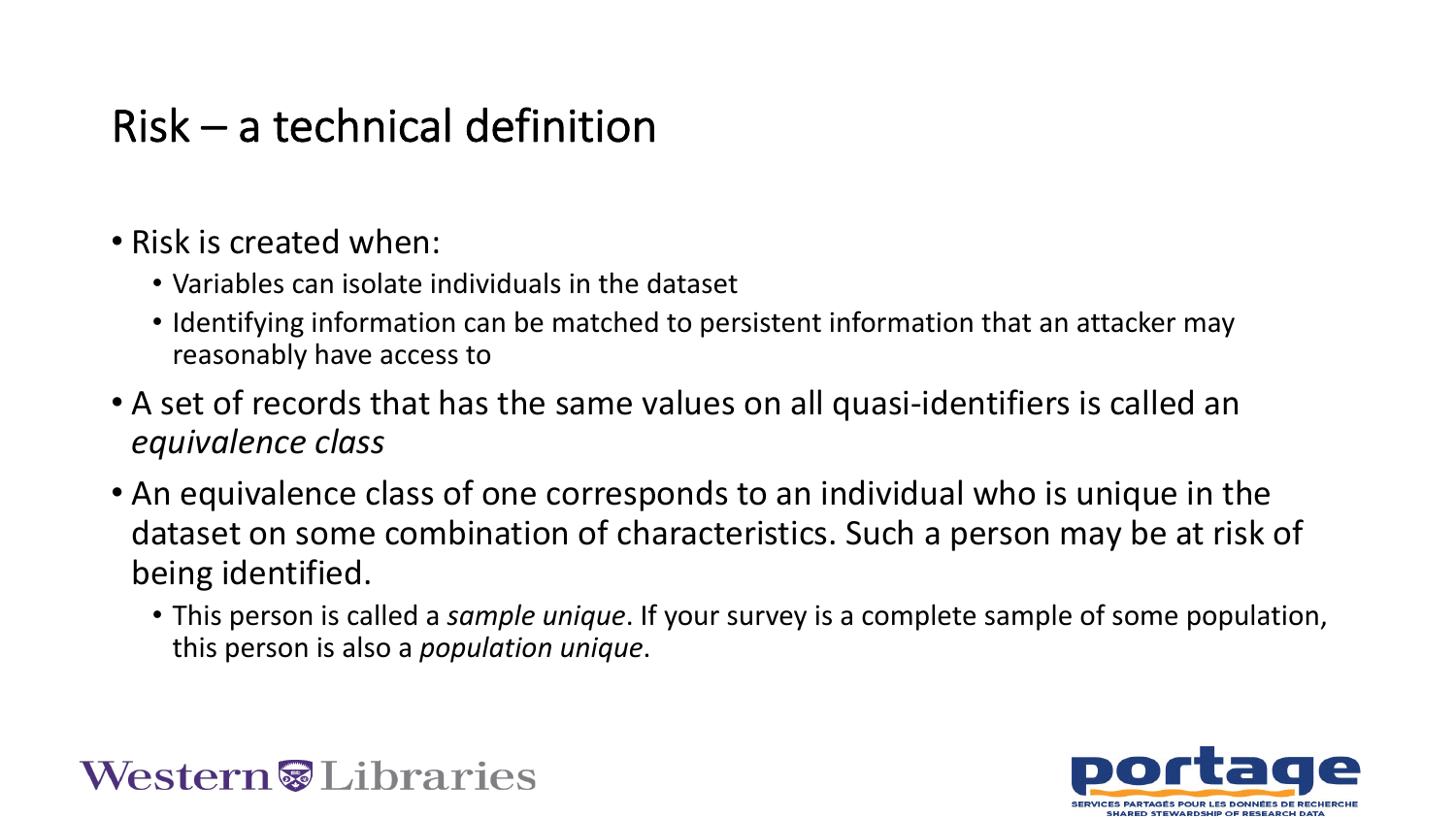### Non-identifying information

- Survey responses that are not likely to be recognizable as coming from specific individuals or to show up in other databases
- Usually, most questionnaire responses: opinions, ratings, anything measured with Likert scales…
- Temporary measures: resting heart rate after meditation, number of times ate breakfast last week
- Free text responses / comments / transcribed qualitative interviews need to be considered case by case
	- "The library needs better wifi": not identifying
	- "And when I spoke to my colleagues at the plant about organizing a union …" possibly identifying

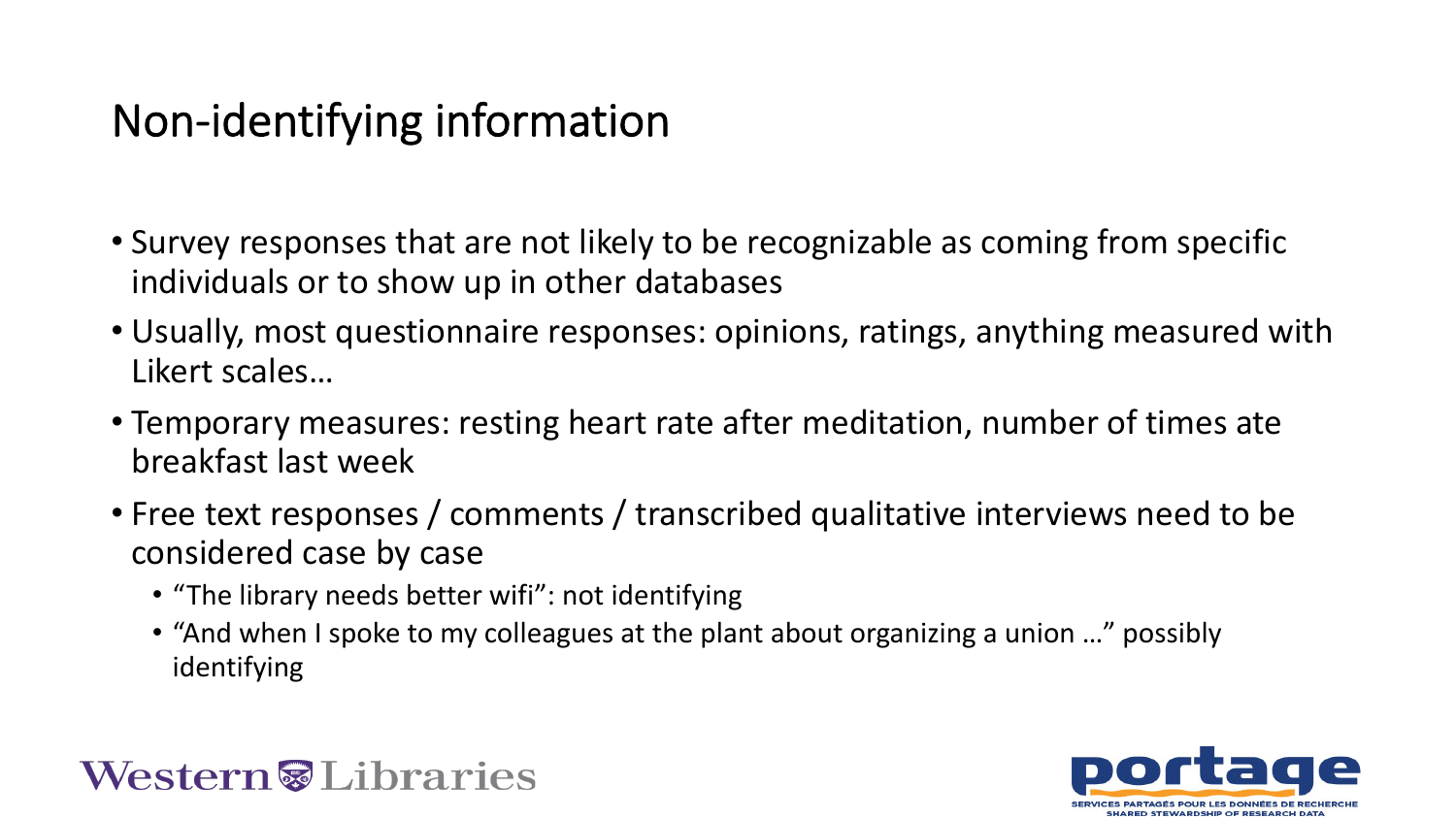# Assessing and dealing with risk: statistical disclosure risk assessment

Heuristics and an introduction to k-anonymity



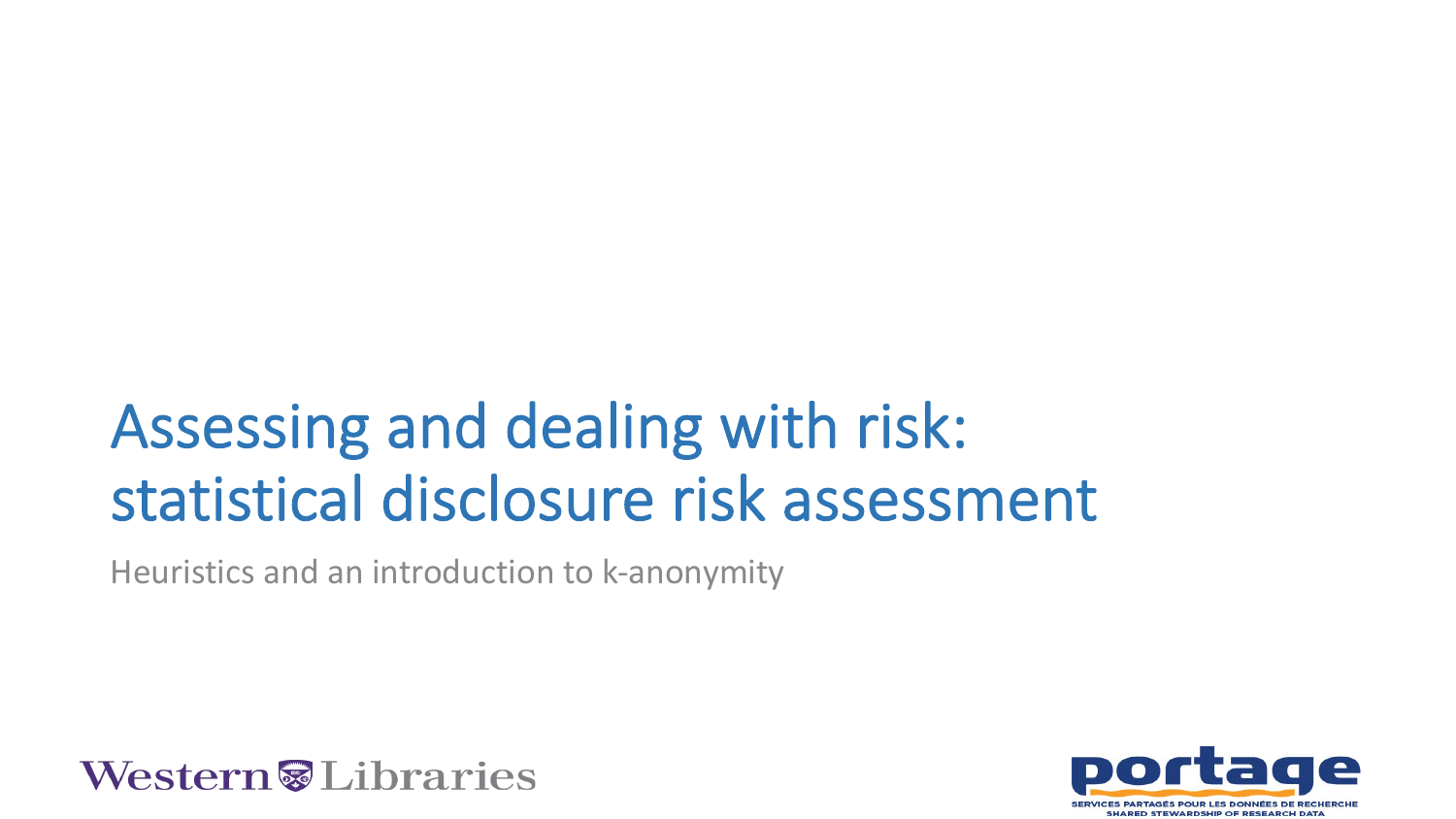### Assessing quasi-identifiers

- Quasi-identifying variables containing groups with small numbers of respondents (e.g. a religion variable with 6 individual responses of "Buddhism") pose high risk.
- Extreme values (more than 10 children; very high income) pose high risk
- Size of identifiable groups *in the general population* also need to be considered
	- There may be only one person from Winnipeg in your random digit cell phone user survey, but if your survey doesn't narrow it down any further than that, that person is pretty safe
- Contextual information that accompanies the data should also be part of the analysis
	- If it is clear from the context of your research that all your interview subjects worked at a particular tool and die plant in Oshawa, that narrows things down quite a bit



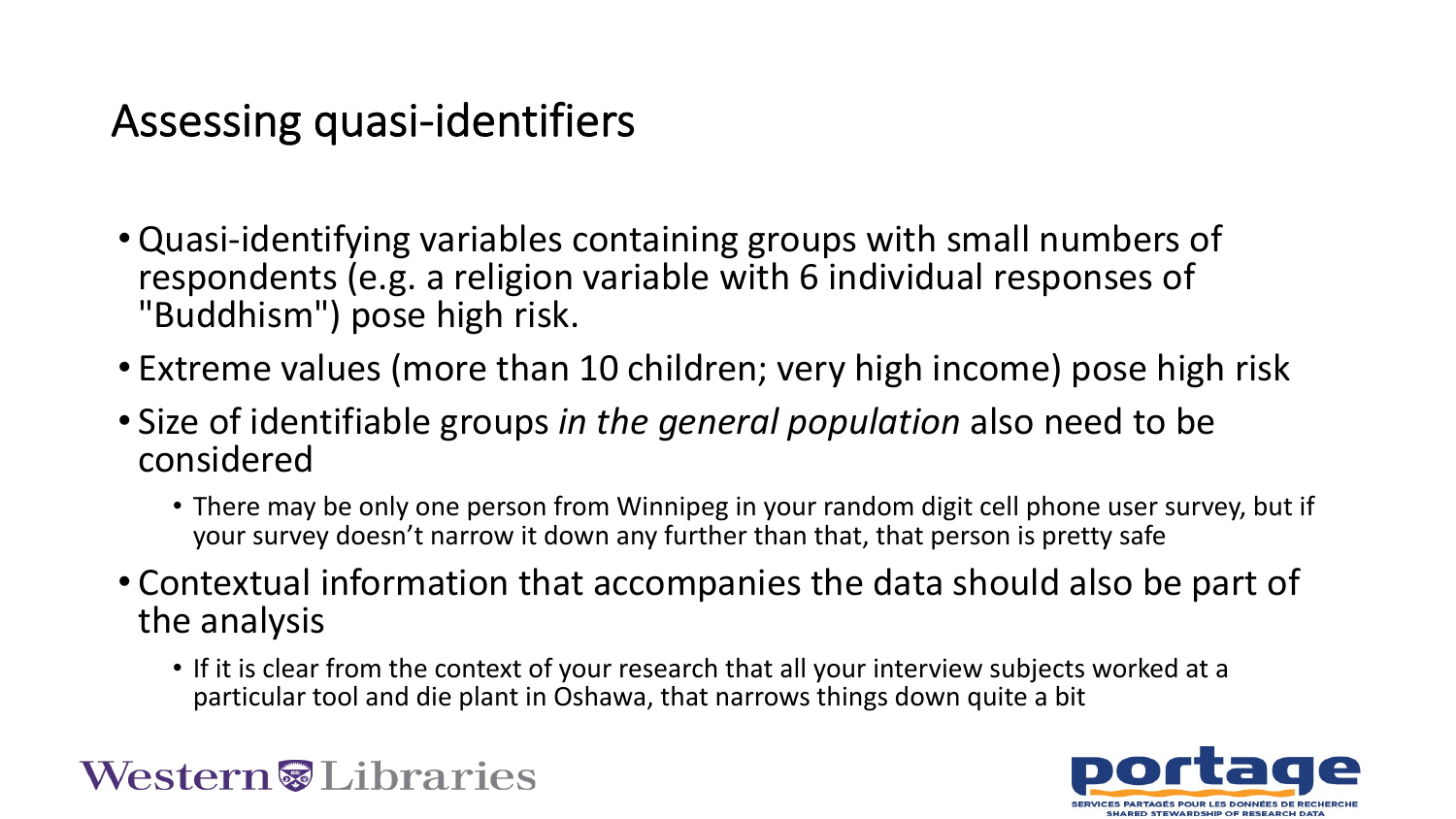#### Common sense

- Look at the demographic variables in the dataset and consider describing an individual to a friend using only the values of those variables. Is there any likelihood that the person would be recognizable?
- "I'm thinking of a person living in Toronto who is female, married, has a University degree, is between the ages of 40 and 55 and has an income of between 60 and 75 thousand dollars."
	- Even if there is only one such person in the dataset, this is not enough information to create risk…
	- **UNLESS** contextual information about the dataset narrows things down further
	- Let's say you know this is a survey of referees for the OHA…
- Also, consider unusual combinations of variables let's say someone belongs to the under-16 age group and also responded that they were married.

#### Western Jubraries

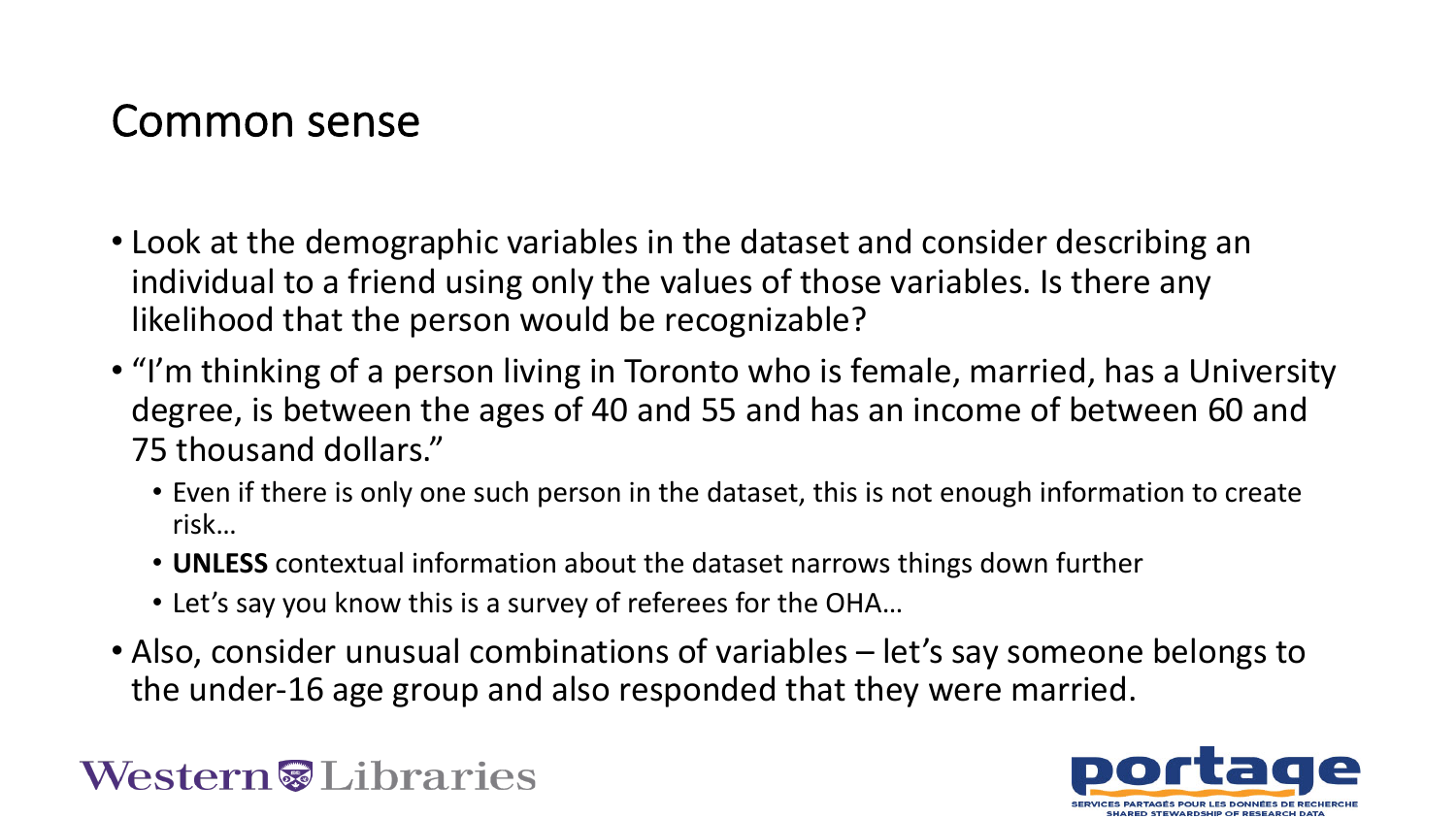## K-anonymity

- K-anonymity is a mathematical approach to demonstrating that a dataset is anonymized
	- First proposed by computer scientists in 1998 and has formed the basis of formal data anonymization efforts since then
- Concept: it should not be possible to isolate fewer than K individual cases in your dataset based on any combination of identifying variables
- That is, a record cannot be distinguished from K-1 other records in its equivalence class.
- K is a number set by the researcher; three and five are both commonly used
- Values higher than fifteen are rarely used, according to one article I found. In practice I have not seen a value higher than five referenced and this is the number most frequently referred to in the literature.



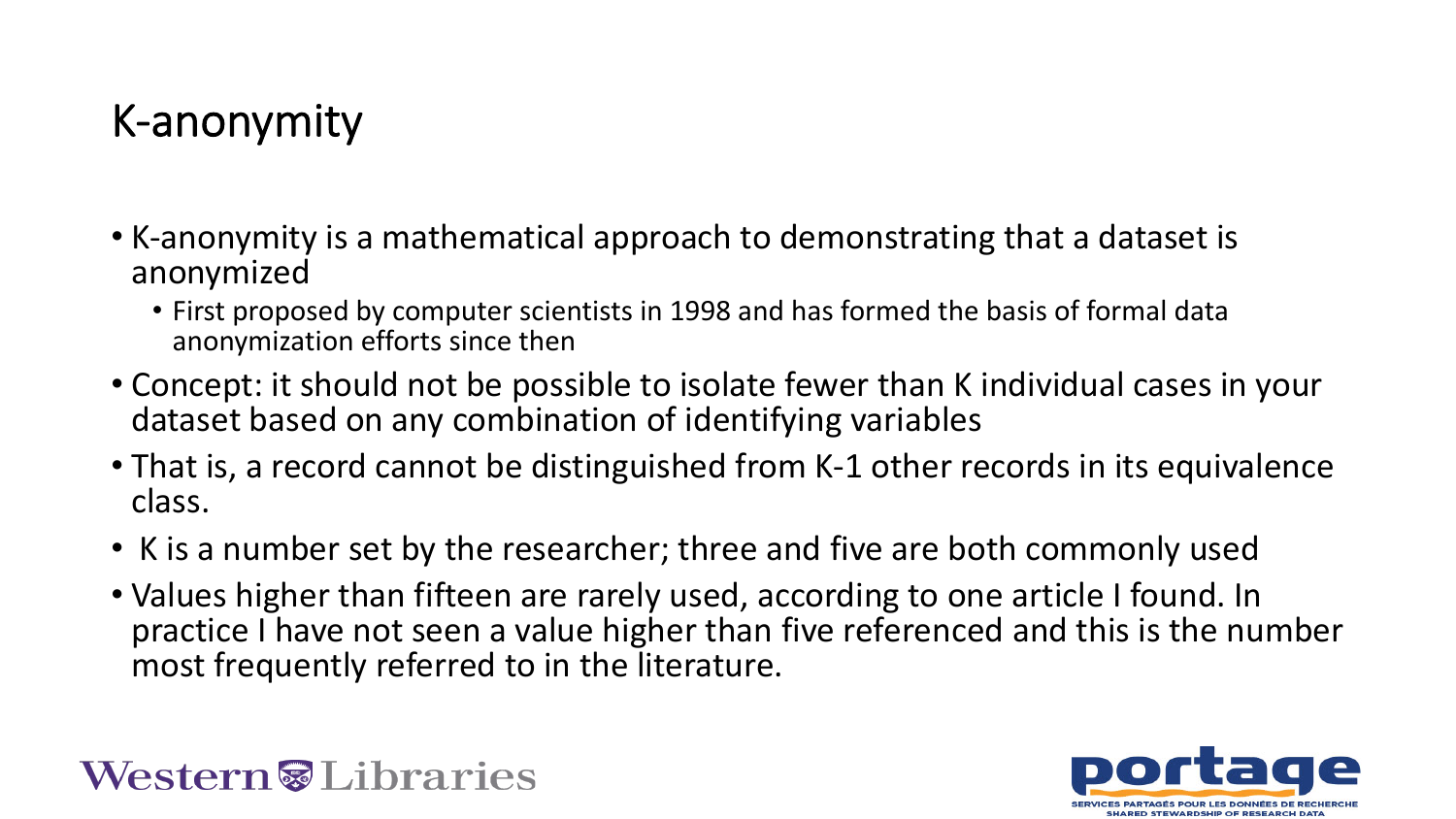### Equivalence classes and "data twins"

- It should not be possible to isolate fewer than k individual cases in your dataset based on any combination of identifying variables
- Cases 1, 6 and 13 form an equivalence class with k=3
	- Each case in the equivalence class has 2 "data twins"
- Case 14 has no data twins it is a sample unique
- A dataset's k is the size of the smallest equivalence class in the dataset  $-$  in this case 1.

| ID     | Gender         |           | AgeGrp EthnicGrp |                |
|--------|----------------|-----------|------------------|----------------|
|        |                |           |                  |                |
|        | 1 <sub>M</sub> | $25 - 30$ |                  | 1              |
|        | 2 F            | $16 - 24$ |                  | 1              |
|        | 3 M            | 25-30     |                  | 2              |
|        | 4 M            | 16-24     |                  | 1              |
|        | 5 F            | 31-45     |                  | 1              |
|        | 6 M            | $25 - 30$ |                  | $\mathbf{1}$   |
|        | 7 F            | $16 - 24$ |                  | 1              |
|        | 8 F            | 31-45     |                  | 1              |
|        | 9 F            | 31-45     |                  | 2              |
| 10 M   |                | 25-30     |                  | 2              |
| 11 M   |                | $16 - 24$ |                  | 1              |
| $12$ F |                | 25-30     |                  | 1              |
| 13 M   |                | $25 - 30$ |                  | $\mathbf{1}$   |
| 14 F   |                | $16 - 24$ |                  | $\overline{2}$ |
| 15 F   |                | 31-45     |                  | 1              |



**Western** Libraries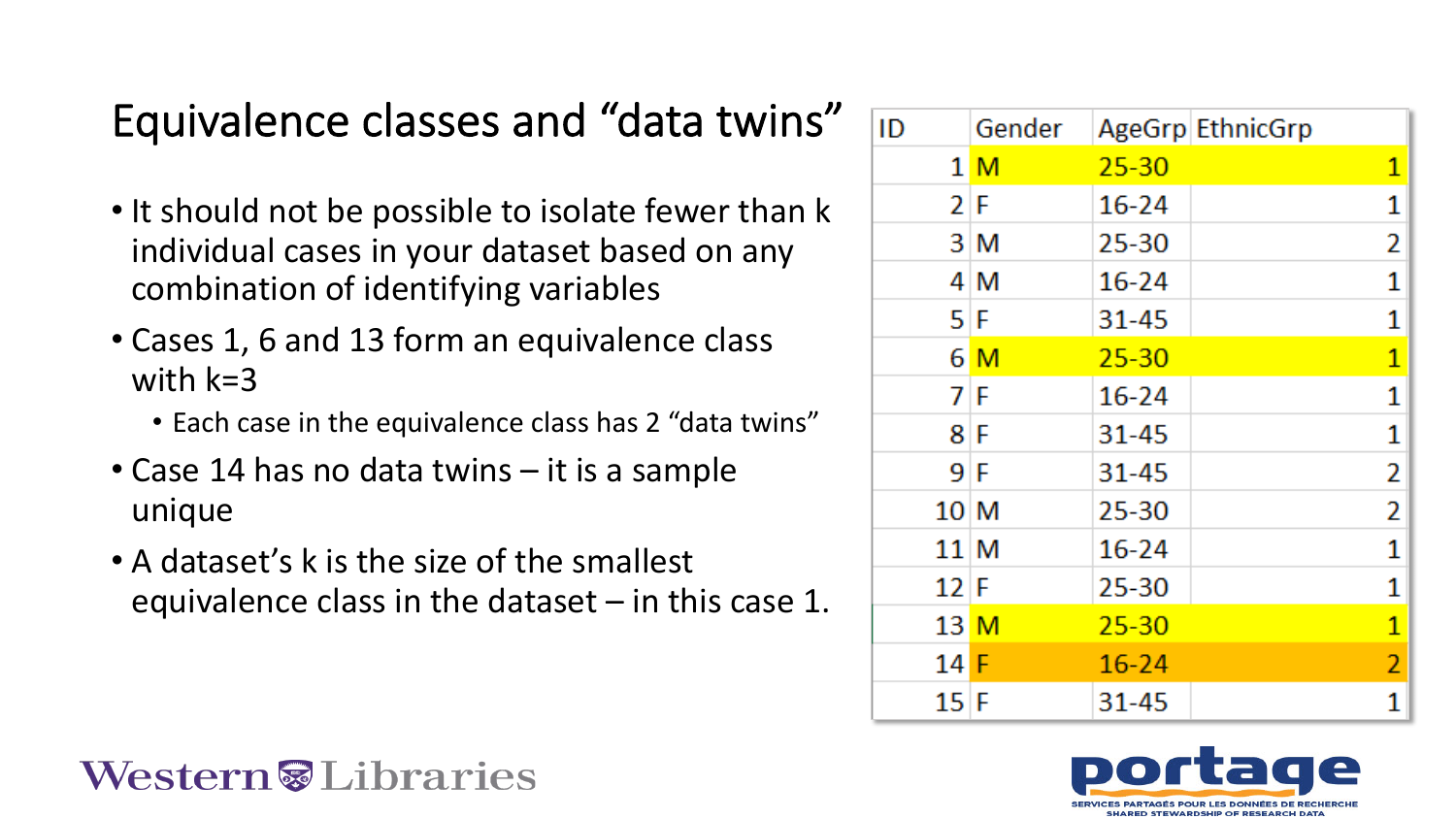### Data reduction – global reduction and local suppression

- Global data reduction
	- Grouping into categories e.g. age in 10 year increments
	- For already categorical variables, merging into larger groups
	- Complete removal of risky variables from the dataset
- Local suppression
	- Deleting individual cases or responses
	- For example, a member of the 'under 16' age group who responded 'married' might have their response to the marriage question deleted as an alternative to further recoding the otherwise non-risky variables of AgeGroup or MaritalStatus
- By looking at frequencies and creating bivariate tables of variables, it is possible to single out the riskiest categories on variables and regroup / suppress them as a prelude to checking k-anonymity, and then look at equivalence classes to find remaining risky cases and fix them



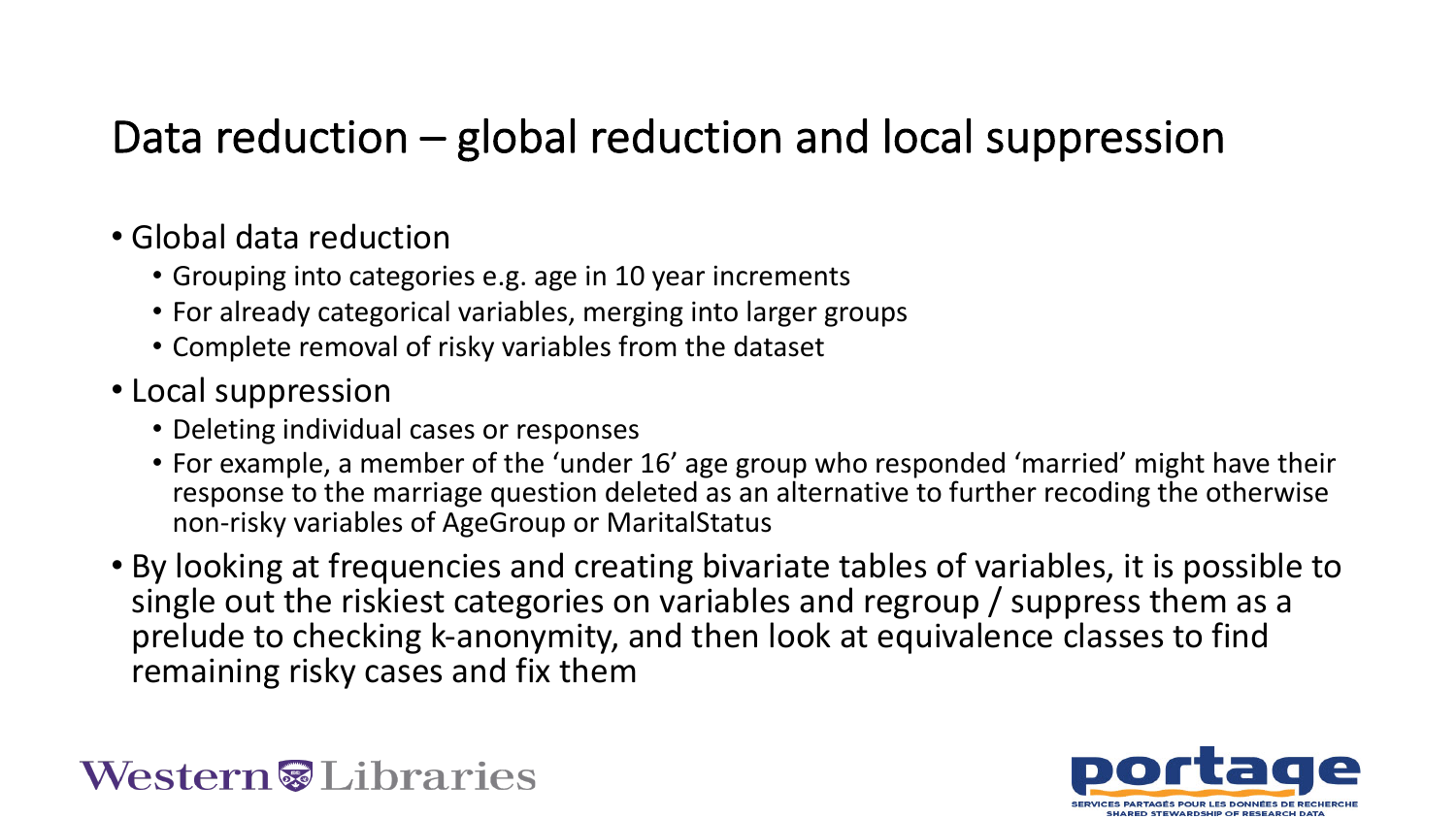### Checking k-anonymity

#### • Stata statistical language:

```
egen equivalence group= group(var1 var2 var3 var4 var5)
* create a variable to count cases in each equivalence group
sort equivalence group
by equivalence group: gen equivalence size = N
tab equivalence group if equivalence size \langle 3, \text{sort} \rangle
```
#### • R statistical language

```
library('plyr')
# Figure out what equivalence classes there are, and how many cas
dfunique <- ddply(df, .(var1, var2, var3, var4, var5), nrow)
dfunique <- dfunique[order(dfunique$V1),]
View(dfunique)
```
• The UK Anonymisation Network Anonymization Decision-Making Frame this in SPSS.

#### Western Jubraries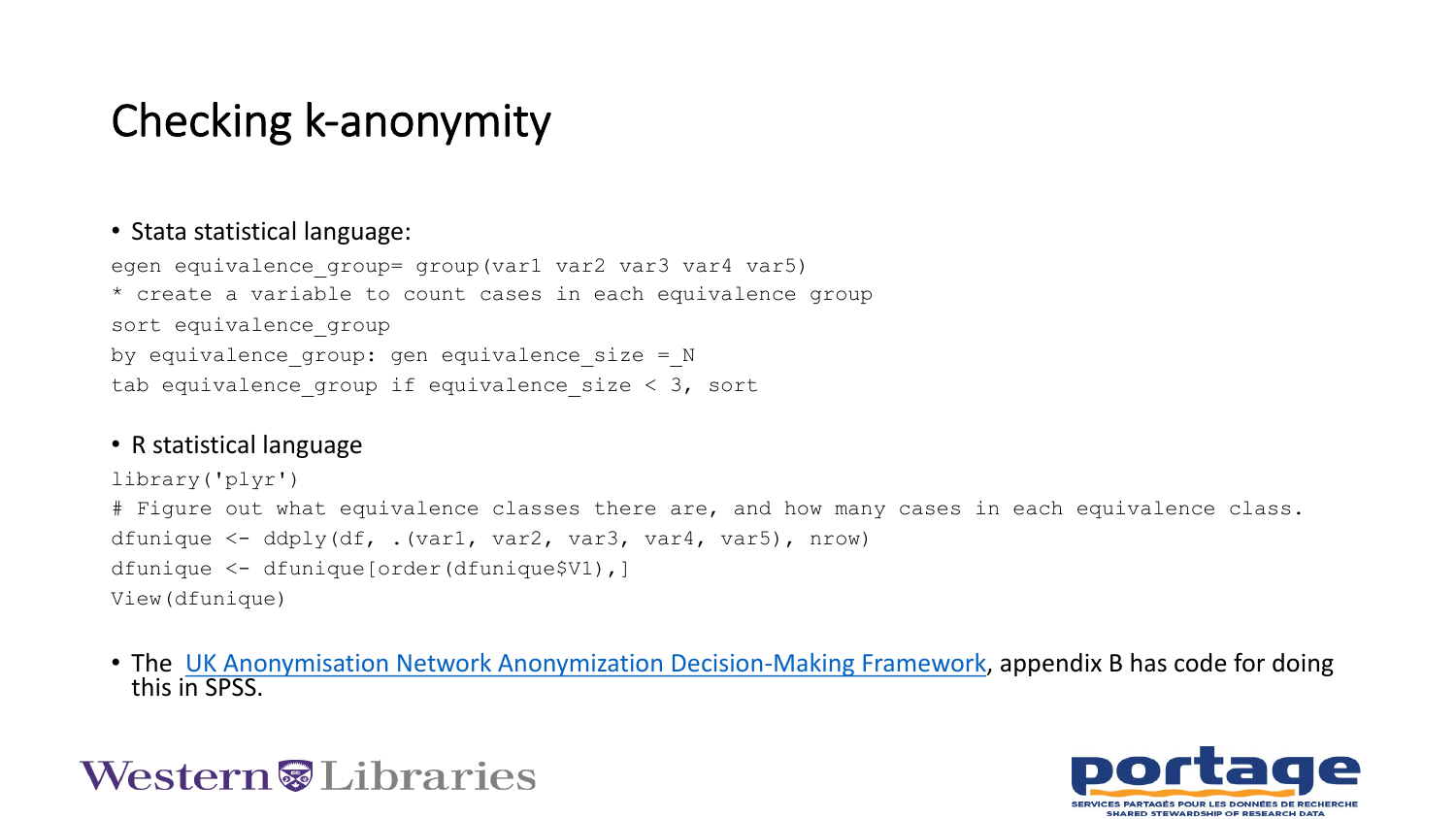# Issues with k-anonymity

Adding *L*-diversity and other lettered concepts into the mix



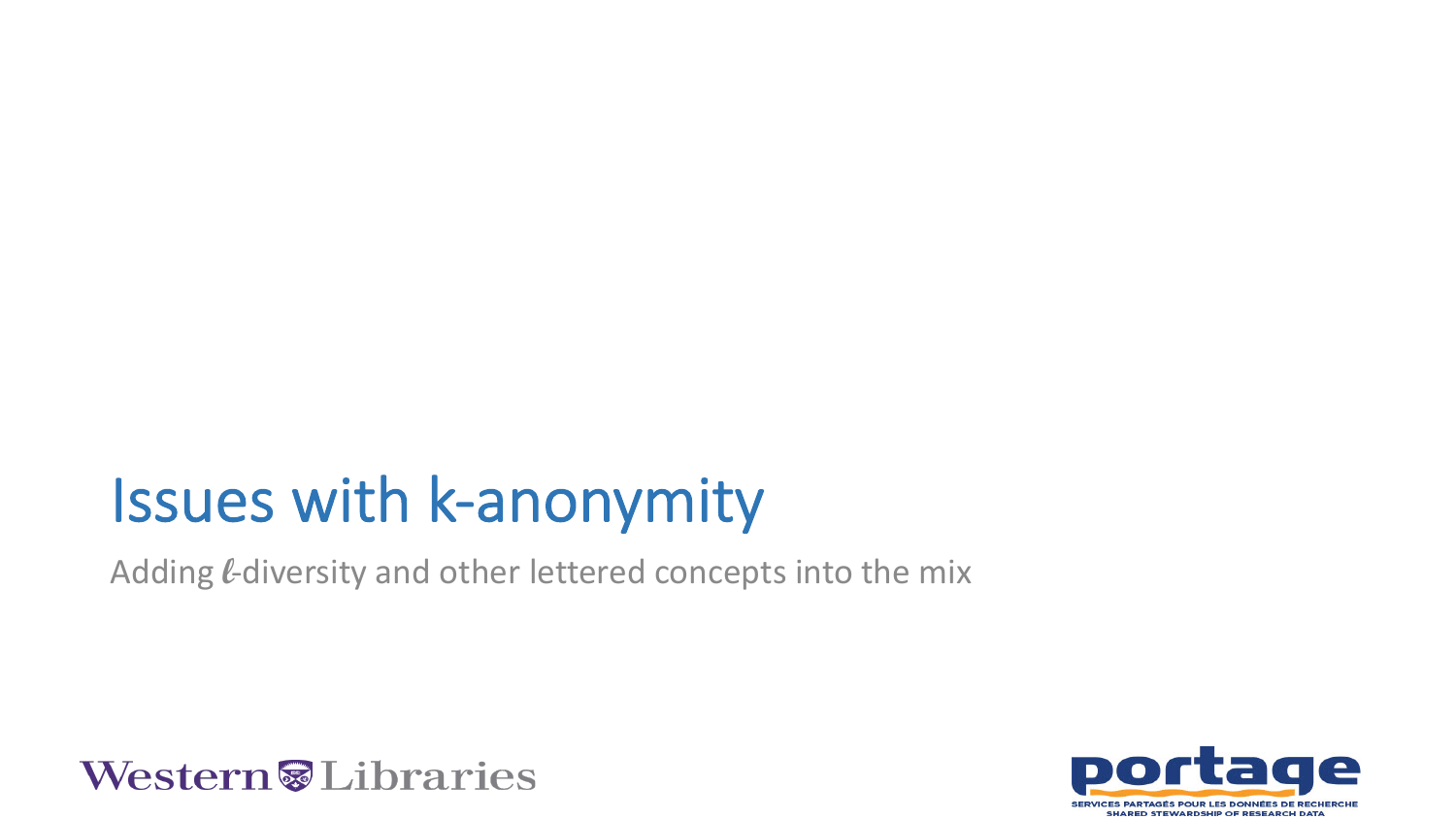### Guaranteed data anonymization

- k-anonymity is intended to be a form of guaranteed data anonymization, and is often described as such
- It guarantees that every record in the anonymized data, will be indistinguishable from other k-1 records in the same dataset

#### **However…**

• Survey respondents are not generally told that no one will know which line of the data file holds their survey responses. They are told their answers to survey questions will be kept confidential.



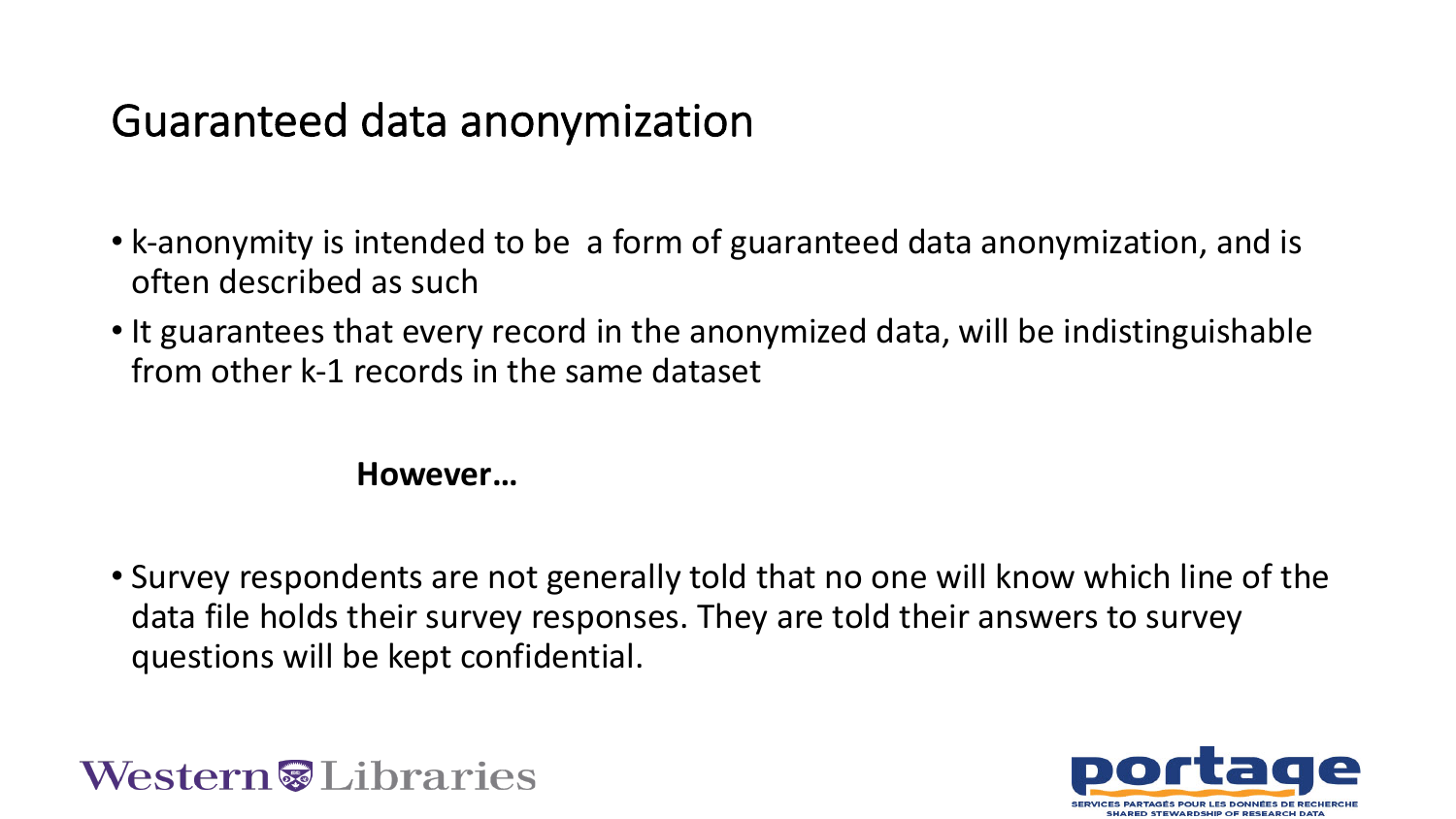### Attribute Disclosure

• Cases 1, 6 and 13 still form an equivalence class with k=3. So even if you know which people in this survey population match those characteristics, you can't tell which person matches which case

#### **BUT**

- They all answered a particular question (about whether their workplace should unionize) the same way
- You now know how all three of them answered this question. Confidentiality had been violated.

#### **Western** Libraries

| ID     | Gender         |           | AgeGrp EthnicGrp | Unionize       |
|--------|----------------|-----------|------------------|----------------|
|        | 1 <sub>M</sub> | $25 - 30$ |                  | 1Y             |
| 2 F    |                | $16 - 24$ |                  | 1N             |
|        | 3 M            | 25-30     |                  | 2 N            |
|        | 4 M            | $16 - 24$ |                  | 1 Y            |
| 5 F    |                | 31-45     |                  | 1 Y            |
|        | 6 M            | $25 - 30$ |                  | 1Y             |
| 7 F    |                | $16 - 24$ |                  | 1 N            |
| 8F     |                | 31-45     |                  | 1 Y            |
| 9 F    |                | $31 - 45$ |                  | 2 <sub>Y</sub> |
| 10 M   |                | 25-30     |                  | 2N             |
| 11 M   |                | $16 - 24$ |                  | 1 Y            |
| 12 F   |                | 25-30     |                  | 1Y             |
| 13 M   |                | $25 - 30$ |                  | 1Y             |
| $14$ F |                | $16 - 24$ |                  | 2N             |
| 15F    |                | 31-45     |                  | 1 Y            |

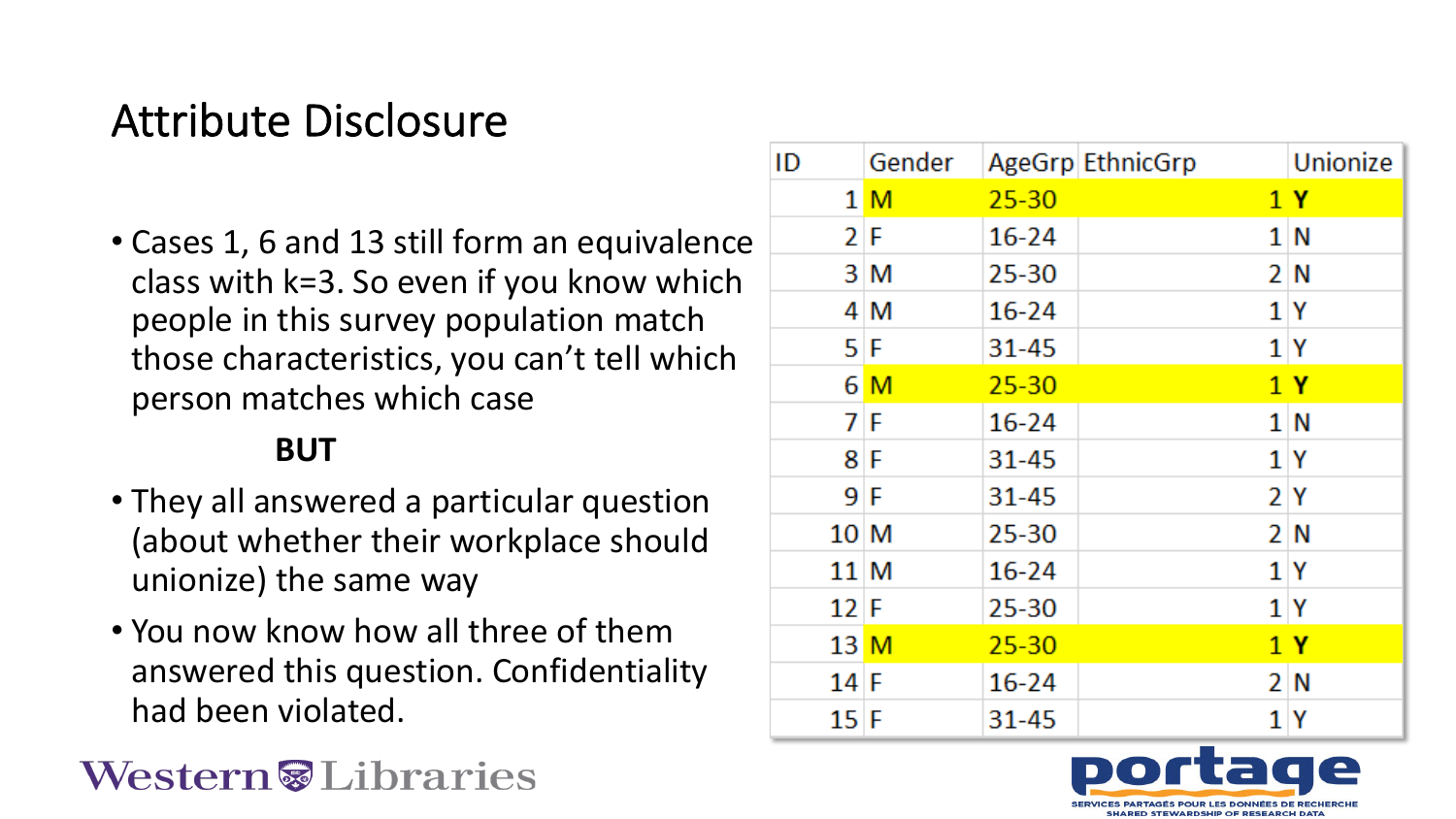## **l-**diversity and friends

- Extensions of *k*-anonymity, including *p*-anonymity and **l-**diversity, have been proposed to deal with attribute disclosure; they all involve rules around what values the attributes within an equivalence class should have
- Example: one of the simpler variants, called distinct **l-**diversity
	- A dataset satisfies distinct *L*-diversity if, for each group of records in an equivalence class (matching on all their quasi-identifiers) there are at least **l**different responses for each confidential variable
	- So for our workplace survey, every group of data twins would have to contain both yes and no answers to the "unionize" question, since two would be the maximum possible value for **l**for this question
	- And this would have to be true for some value of **l** for every confidential answer in the dataset
- Imagine a typical survey dataset with dozens of questions, each of which needs to be considered for **l** -diversity for each equivalence class

#### **Western** Libraries

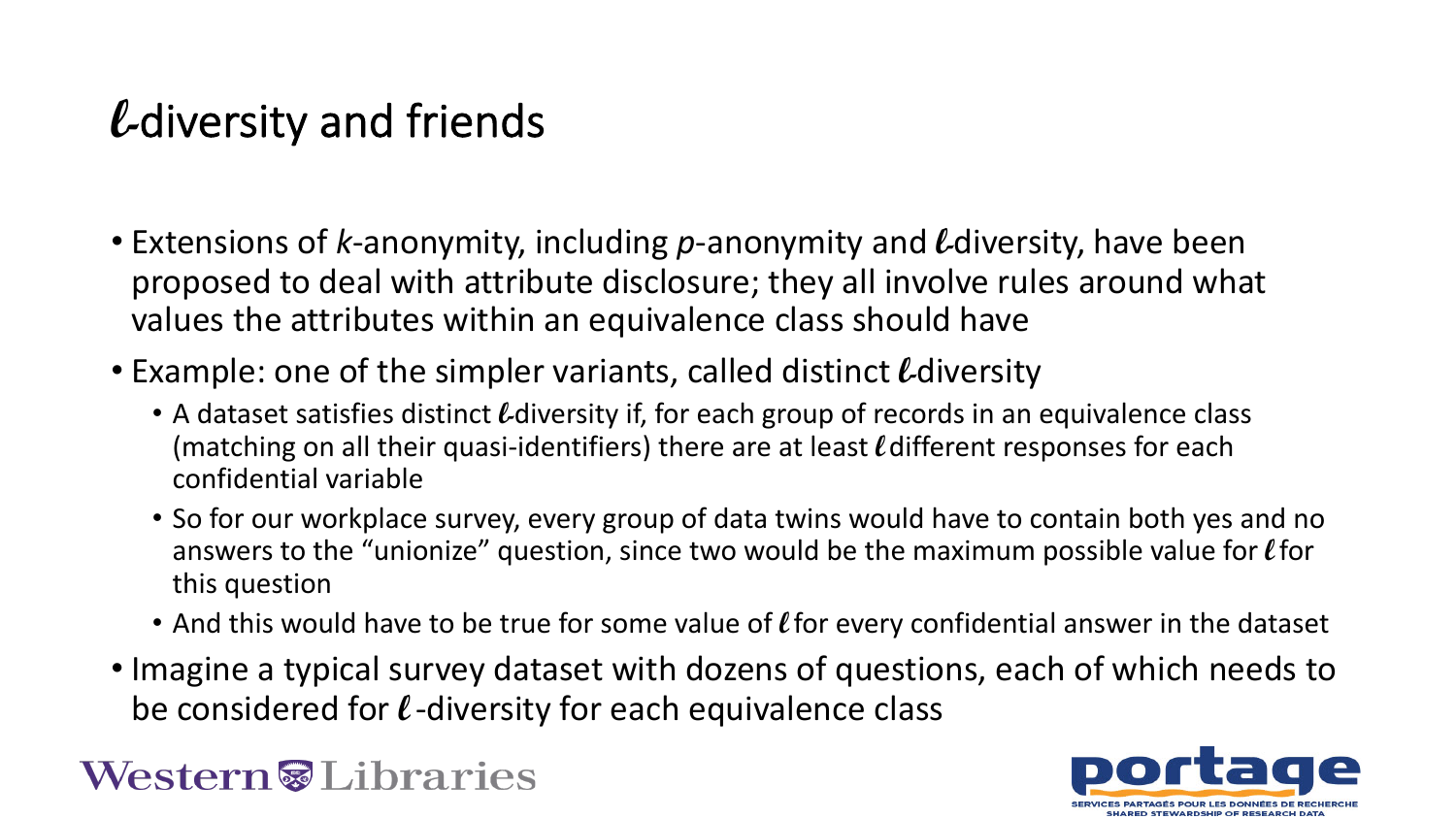### Issues with techniques like **l**-diversity

- Only practical to implement in datasets with very few variables
- No computationally efficient ways of doing these; for large datasets, far too time consuming to be done by hand
	- For some of the more esoteric methods, no theoretical implementations have even been described
- Even if they could be implemented, in most cases achieving anything like **l**-diversity (or *t*-closeness, or *p*-diversity) would completely destroy the reanalysis value of the dataset, making going to this level of effort to make data shareable rather pointless



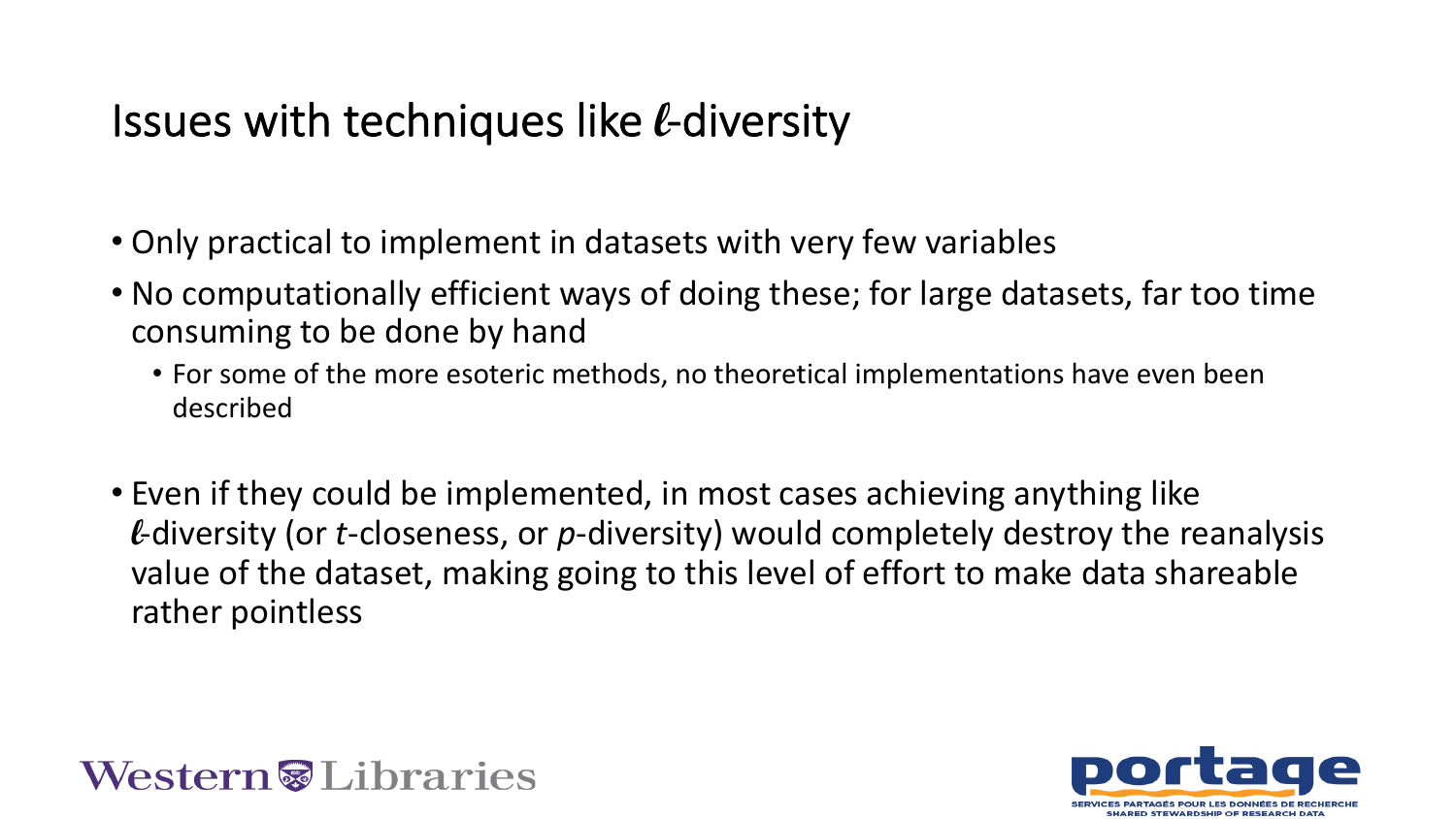# The role of sampling



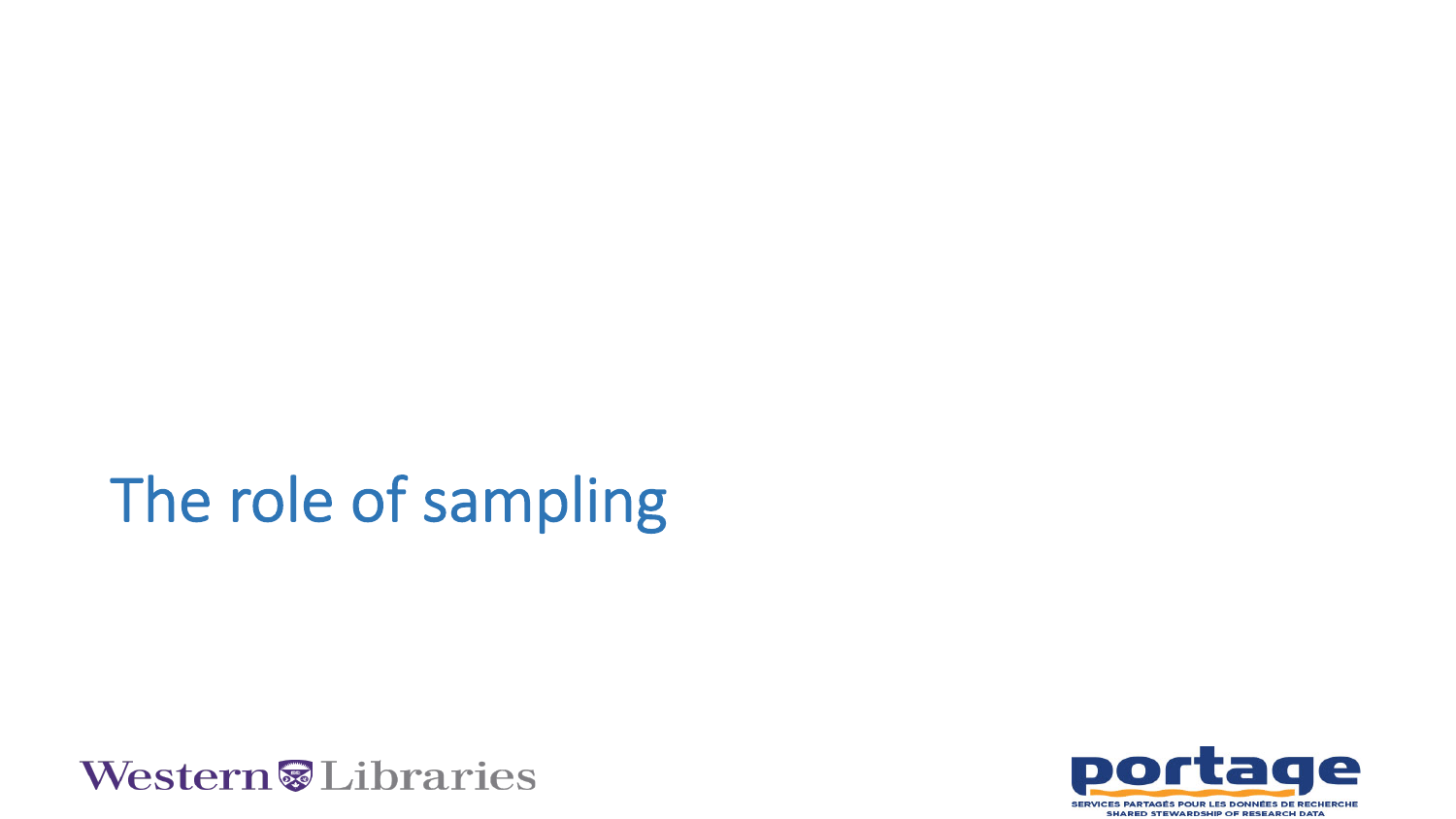### A 50% sample

| <b>Surveyed</b> |              |           |           |                | <b>Not Surveyed</b> |           |                           |              |          |
|-----------------|--------------|-----------|-----------|----------------|---------------------|-----------|---------------------------|--------------|----------|
| ID              | Gender       | AgeGrp    | EthnicGrp | Unionize       |                     |           | Gender   AgeGrp EthnicGrp |              | Unionize |
|                 | $1\,$ M $\,$ | $25 - 30$ |           | 1Y             | M                   | $25 - 30$ |                           |              | 1?       |
|                 | 2 F          | $16 - 24$ |           | 1 N            | M                   | $25 - 30$ |                           |              | 1?       |
|                 | 3 M          | $25 - 30$ |           | 2 N            | M                   | $25 - 30$ |                           |              | 1?       |
|                 | 4 M          | $16 - 24$ |           | 1 <sup>Y</sup> | F                   | $16 - 24$ |                           |              | $1$ ?    |
|                 | $5$ F        | 31-45     |           | 1 Y            | F                   | $16 - 24$ |                           |              | $1$ ?    |
|                 | 6 M          | $25 - 30$ |           | 1Y             | M                   | $16-24$   |                           | $\mathbf{2}$ | ?        |
|                 | 7 F          | $16 - 24$ |           | 1 N            | F                   | $31 - 45$ |                           |              | $1$ ?    |
|                 | 8 F          | 31-45     |           | 1 Y            | M                   | $25 - 30$ |                           |              | 1?       |
|                 | 9F           | $31 - 45$ |           | 2Y             | M                   | $25 - 30$ |                           |              | 1?       |
| 10 M            |              | 25-30     |           | 2N             | М                   | 31-45     |                           |              | $1$ ?    |
| 11 M            |              | $16 - 24$ |           | 1 Y            | F                   | $31 - 45$ |                           | $\mathbf{1}$ | P        |
| 12 F            |              | $25 - 30$ |           | 1 Y            | M                   | 25-30     |                           |              | $2$ ?    |
| 13M             |              | $25 - 30$ |           | 1Y             | M                   | $16 - 24$ |                           |              | $1$ ?    |
| 14 F            |              | $16 - 24$ |           | 2N             | F                   | 31-45     |                           | $\mathbf{1}$ | P        |
| 15 F            |              | $31 - 45$ |           | 1Y             | F                   | $16 - 24$ |                           |              | $2$ ?    |

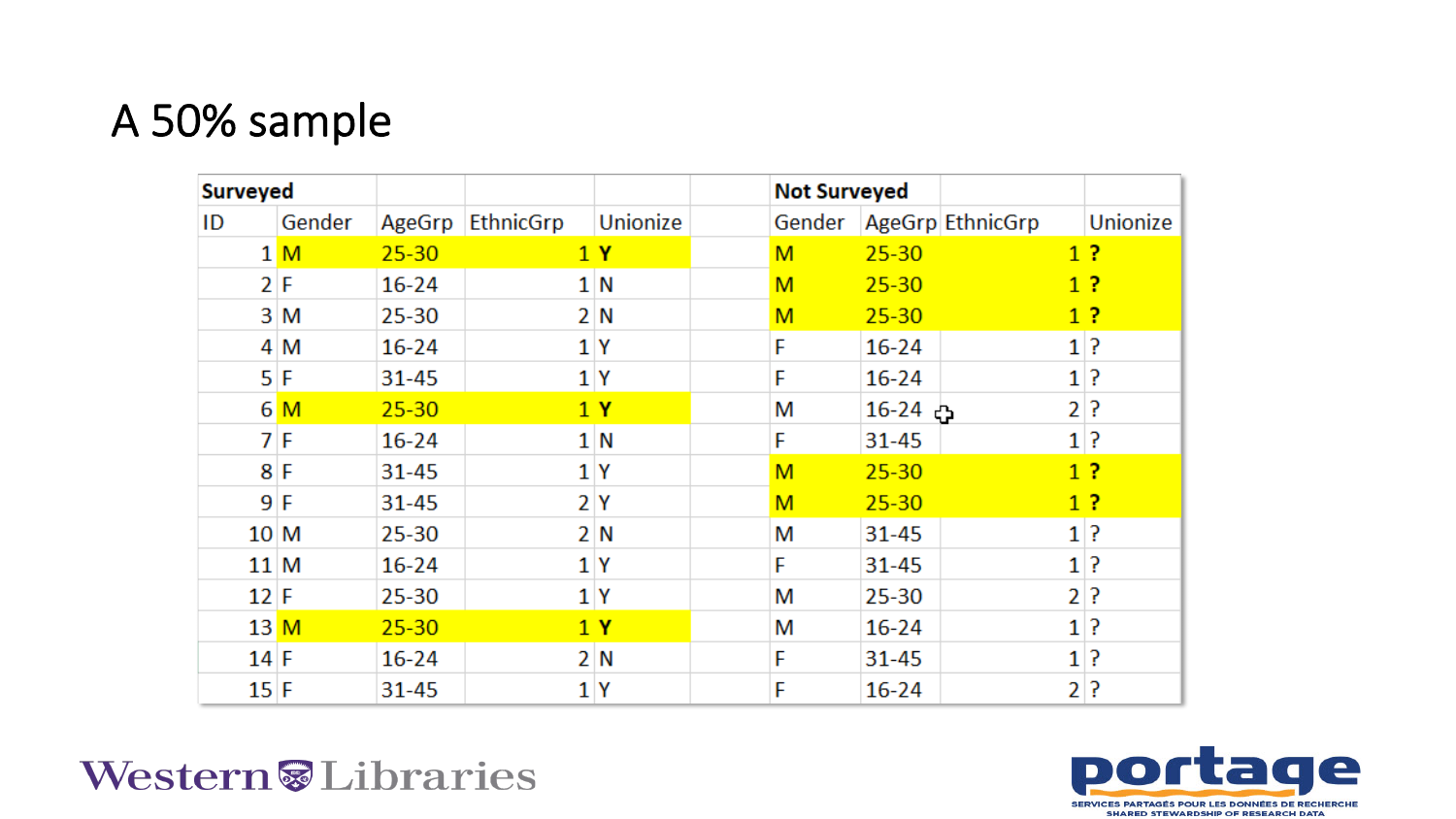## Sampling

- Creates uncertainty that any given individual is in the dataset at all
- A sample unique may not be a population unique
	- Still a concern…
- That is, *if* an equivalence class in the dataset can be assumed to have co-<br>equivalents (data twins) outside the dataset whose opinions or attributes are unknown, *then* attributes are not disclosed by membership in an equivalence class
- This is a reasonable assumption in cases where:
	- k-anonymity is met for k >=5
	- Sample is a small subset of the population it is drawn from
- Attribute disclosure in the absence of identity disclosure ceases to be a concern in the case of a small sample drawn from a large population

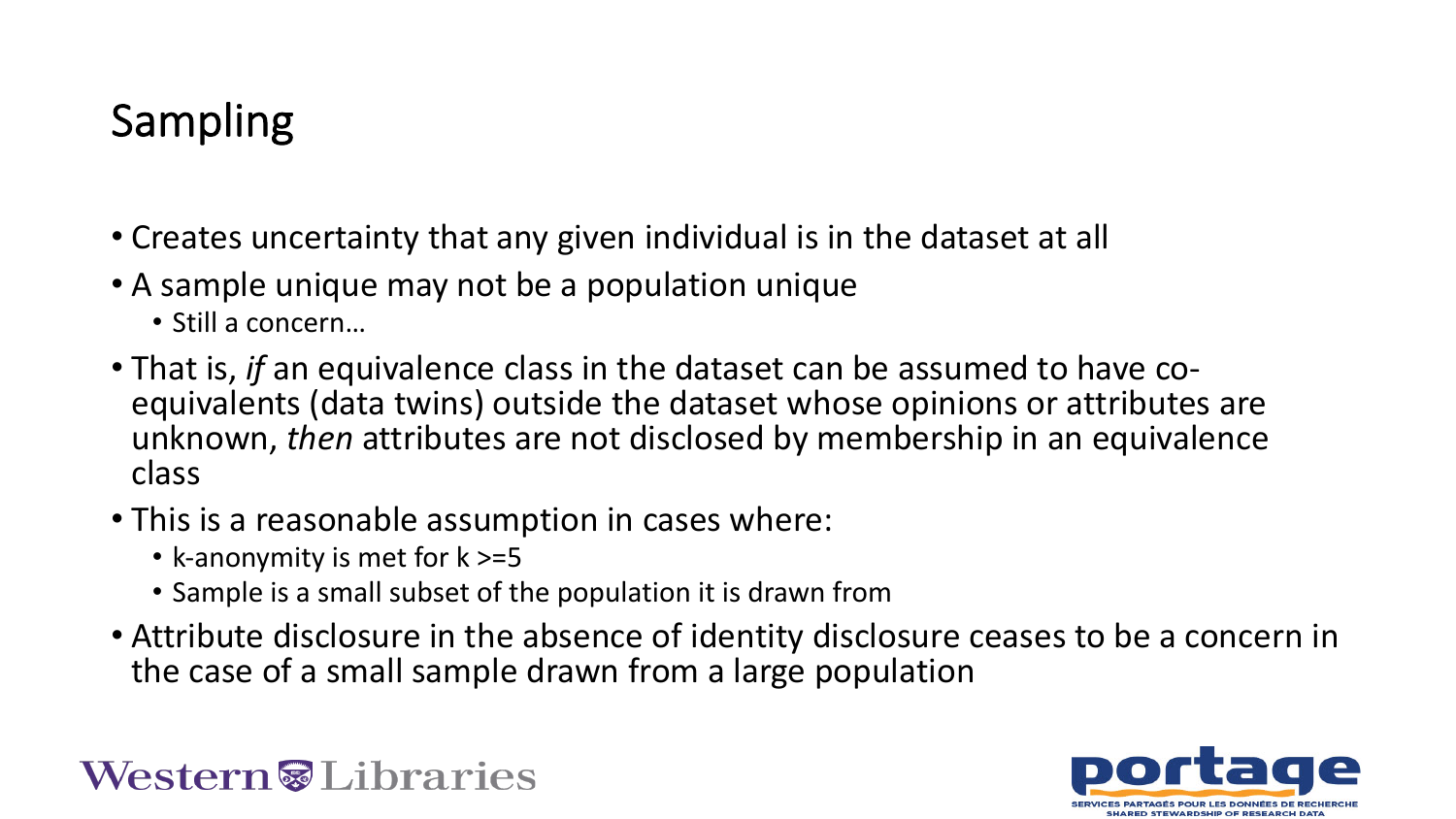### Other strategies – increasing the randomization in the data

#### • Perturbation / random noise

- Adding or subtracting a random number following some distribution from numeric variables.
- Maintains overall distribution of data but changes the error term in the data in a way that is opaque to the researcher. Not suitable for categorical variables.
- Value substitution
	- Taking a value from one record and exchanging it with that of another record
	- Maintains the **univariate** distribution of values in the dataset. May change bivariate / multivariate distributions.
- Some statisticians love these things, but they have not gained traction among researchers
	- Doing them in a sensibly data-utility preserving way is complex and may required that the data analyst be able to compensate for bias and distortion

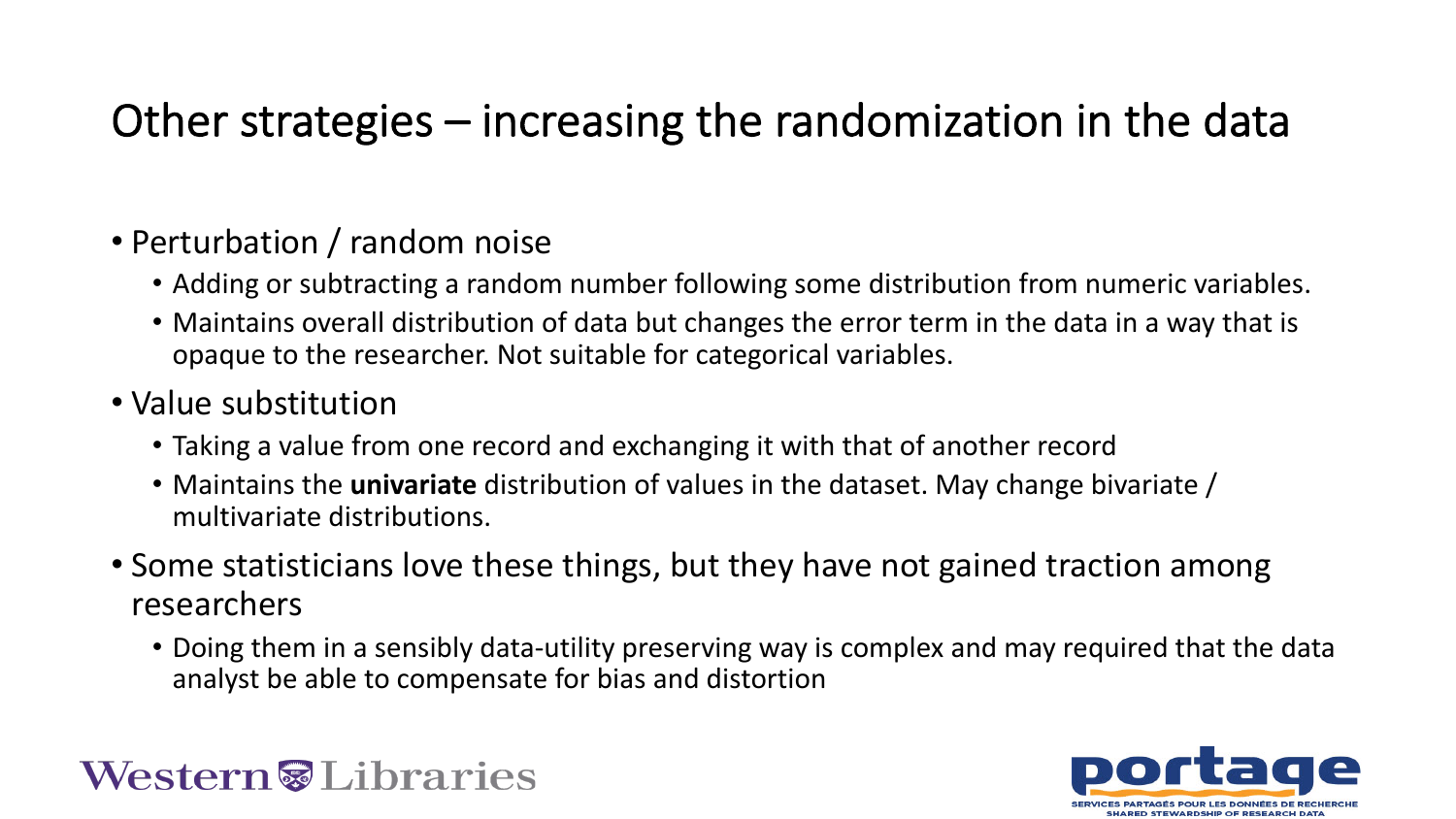## Case study

Health Canada drug use survey



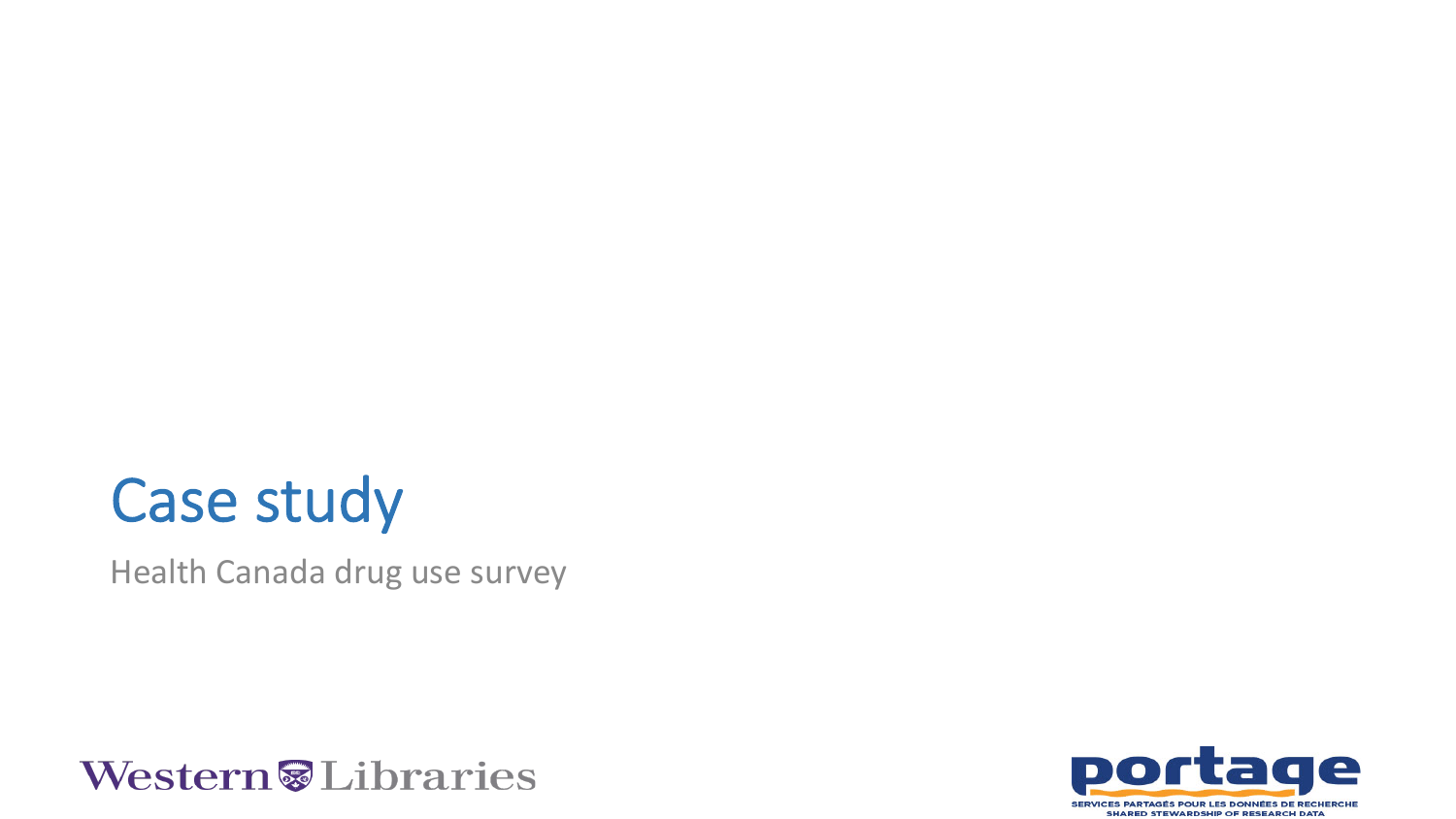### That data rescue project

- National Anti-Drug Strategy Survey Series a set of surveys of adolescents asking questions about drug use
- 1502 respondents, 339 variables including limited demographics
- Five quasi-identifier variables of concern: age (3 categories), sex (2), geographic region (7), visible minority status (2) and aboriginal status (2)
	- 126 Possible equivalence classes (not 168 because visible minority and aboriginal are mutually exclusive as defined (ask Statistics Canada))
- If these were distributed equally across the dataset, we would expect each equivalence class to contain about 12 cases
- For most real-world variables, some groups will be much larger than others. In practice we had 21 equivalence classes with only a single member, and a total of 42 equivalence classes with less than 5 members



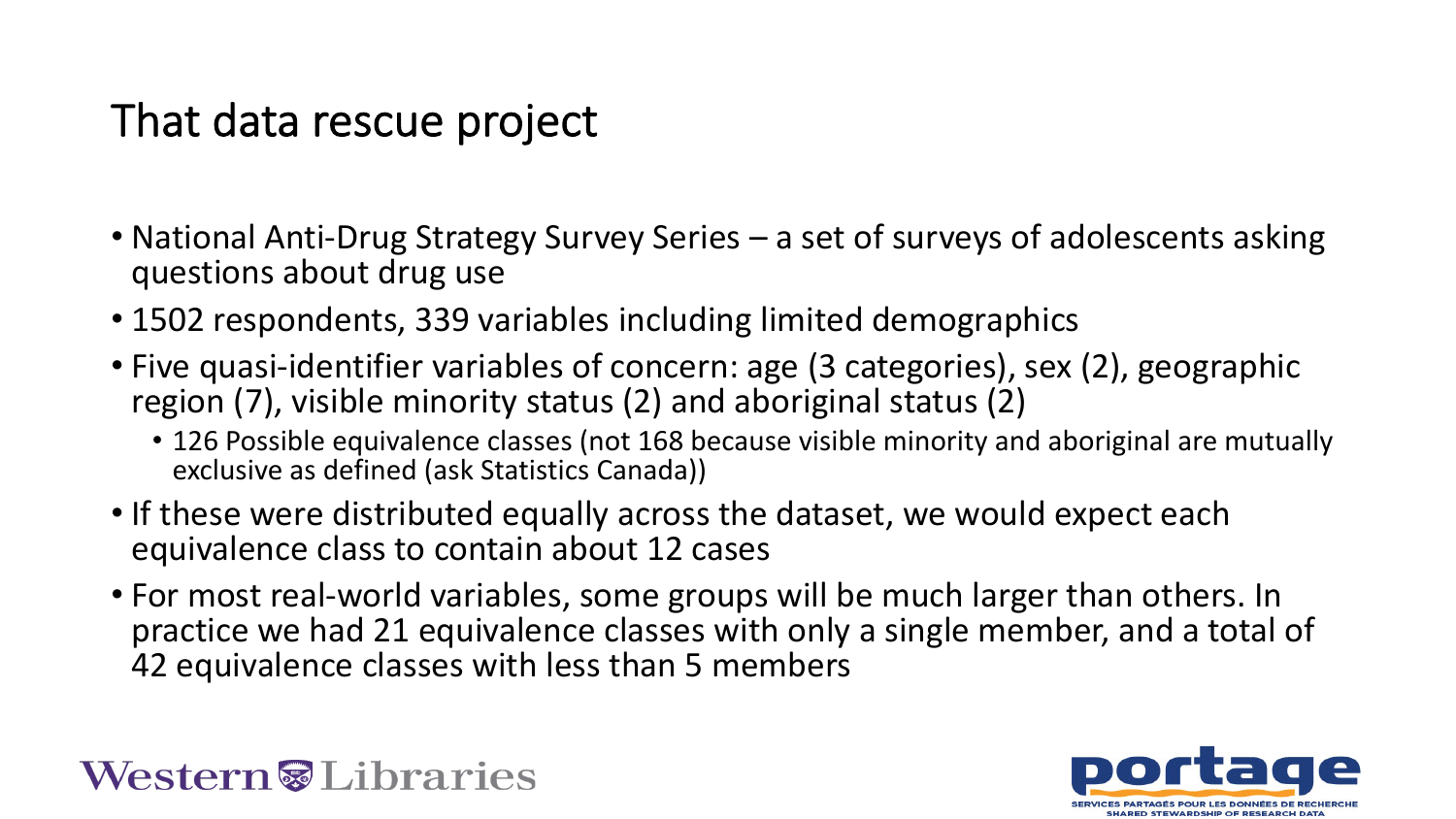### k-anonymity is hard

- Only five quasi-identifier variables, only a few categories each
- Fairly large dataset
- We were not able to produce a dataset that satisfies k-anonymity, let alone any more stringent criteria such as l-diversity, while retaining all five variables
- We were able to achieve k-anonymity by deleting the region variable; on the remaining four variables there were no equivalence classes smaller than 5.
- k-anonymity is difficult to achieve in practice, and the difficulty increases as the number of quasi-identifying variables increases and the number of cases in the dataset decreases



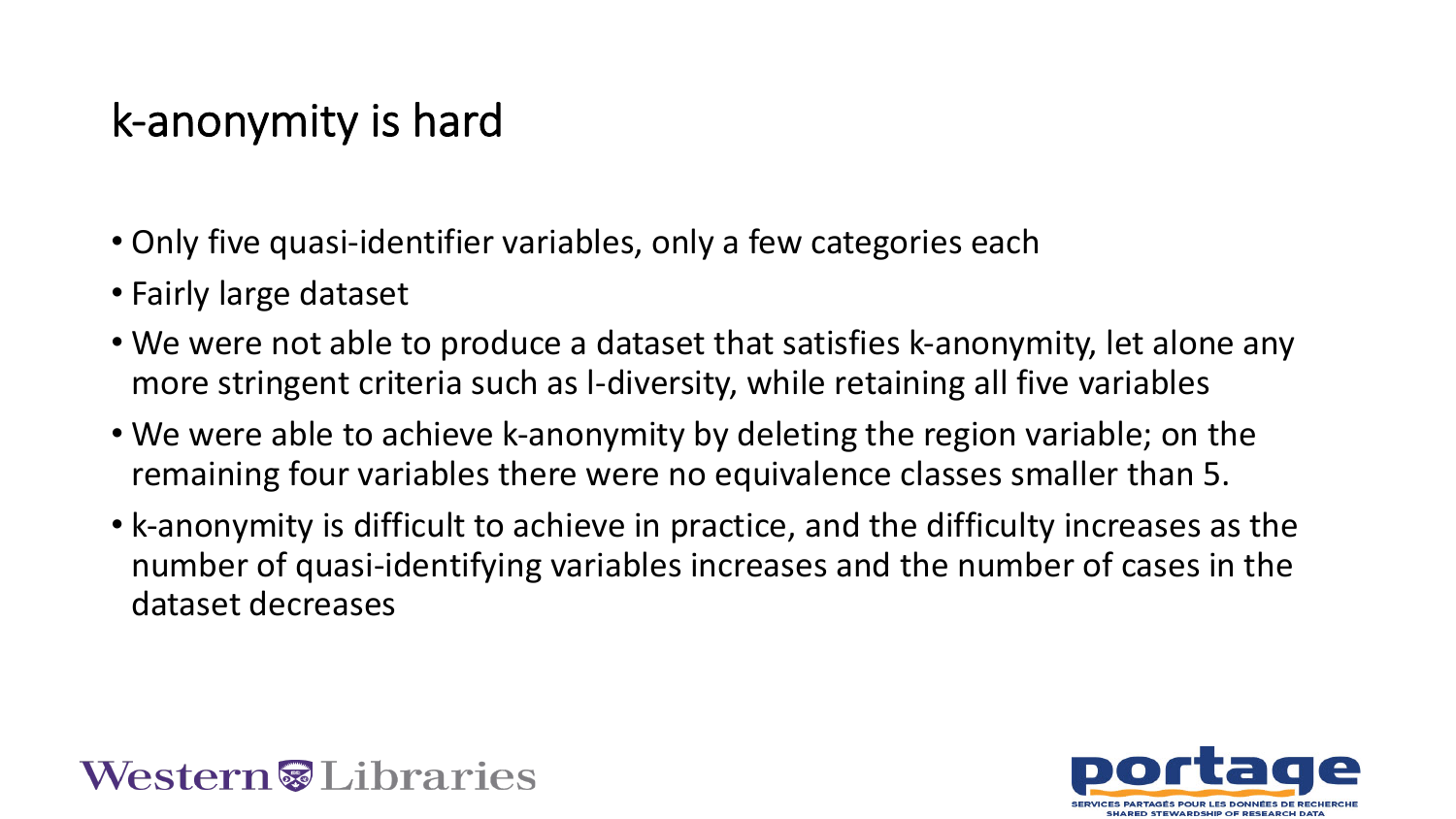### The role of sampling, redux

- How risky would it have been to retain the region variable? Were our sample unique cases (the 21 equivalence classes with only a single member) also population uniques?
- Checked by downloading a Census of Canada public use file, subsetting it and manipulating the variables, and weighting the file to produce a dataset that matched my survey but represented the population aged 13-15 in Canada at that time as a whole
	- In effect, created an artificial census of the population my survey was drawn from
- In the Census dataset, the smallest equivalence class was estimated to have 370 cases, with the next smallest containing 518, and the remaining 214 equivalence classes being considerably larger
- Each sample unique in the drug use survey is estimatd to have a minimum of 369 data twins in the general population – k-anonymity overestimated reidentification risk by a factor of 370!

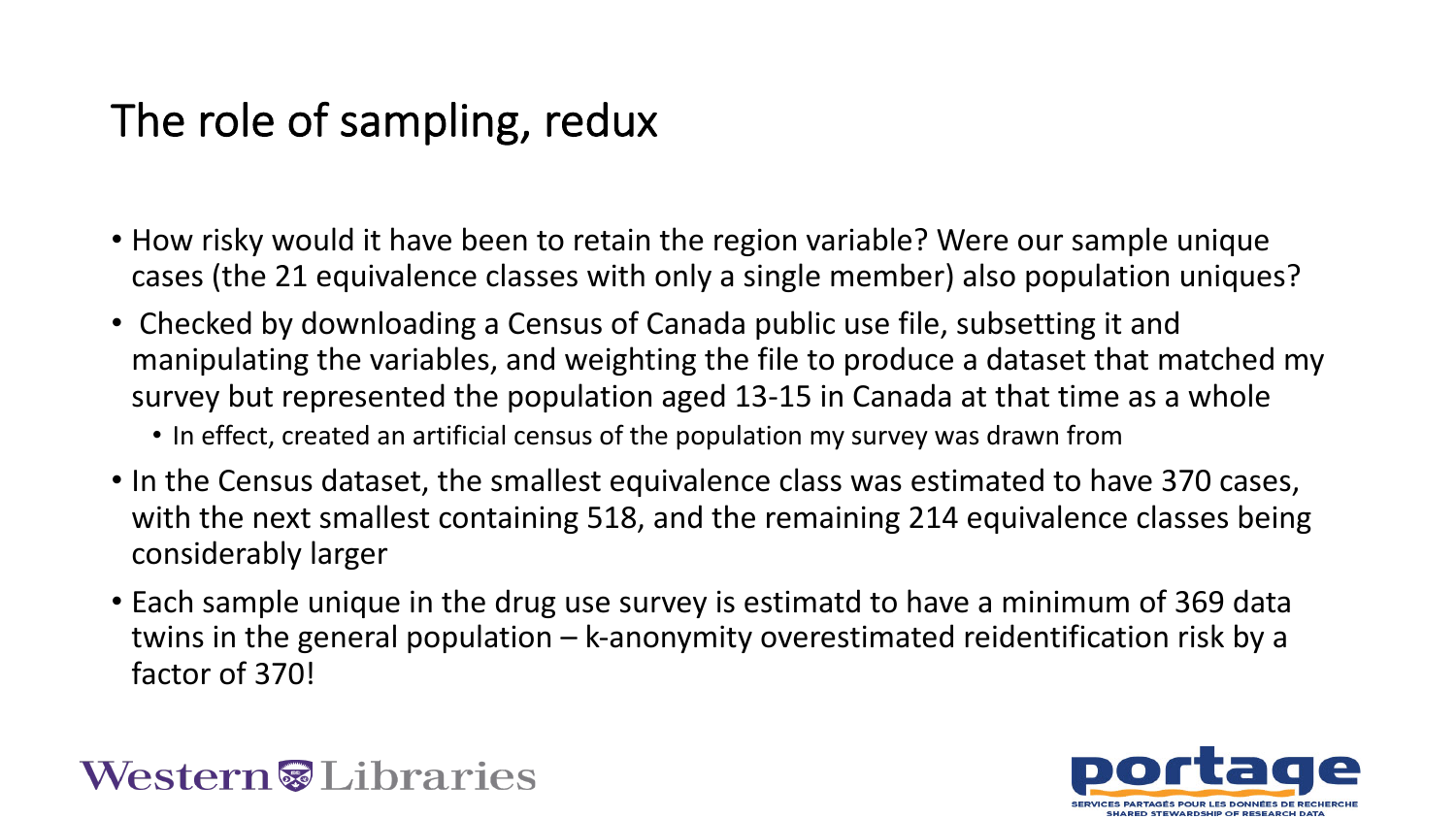### Removing the region variable

- Given the sensitivity of this survey, removing the region variable probably made sense but leaving it in would be defensible *given* that I checked population risk using the census
- Most data curators are not going to go to the effort of using the census to check population risk, and results will not always be as dramatic as the ones in this example
- Most of the literature on data anonymization neglects the massive effect that sampling has on reducing risk – anonymization software also tends to ignore this factor



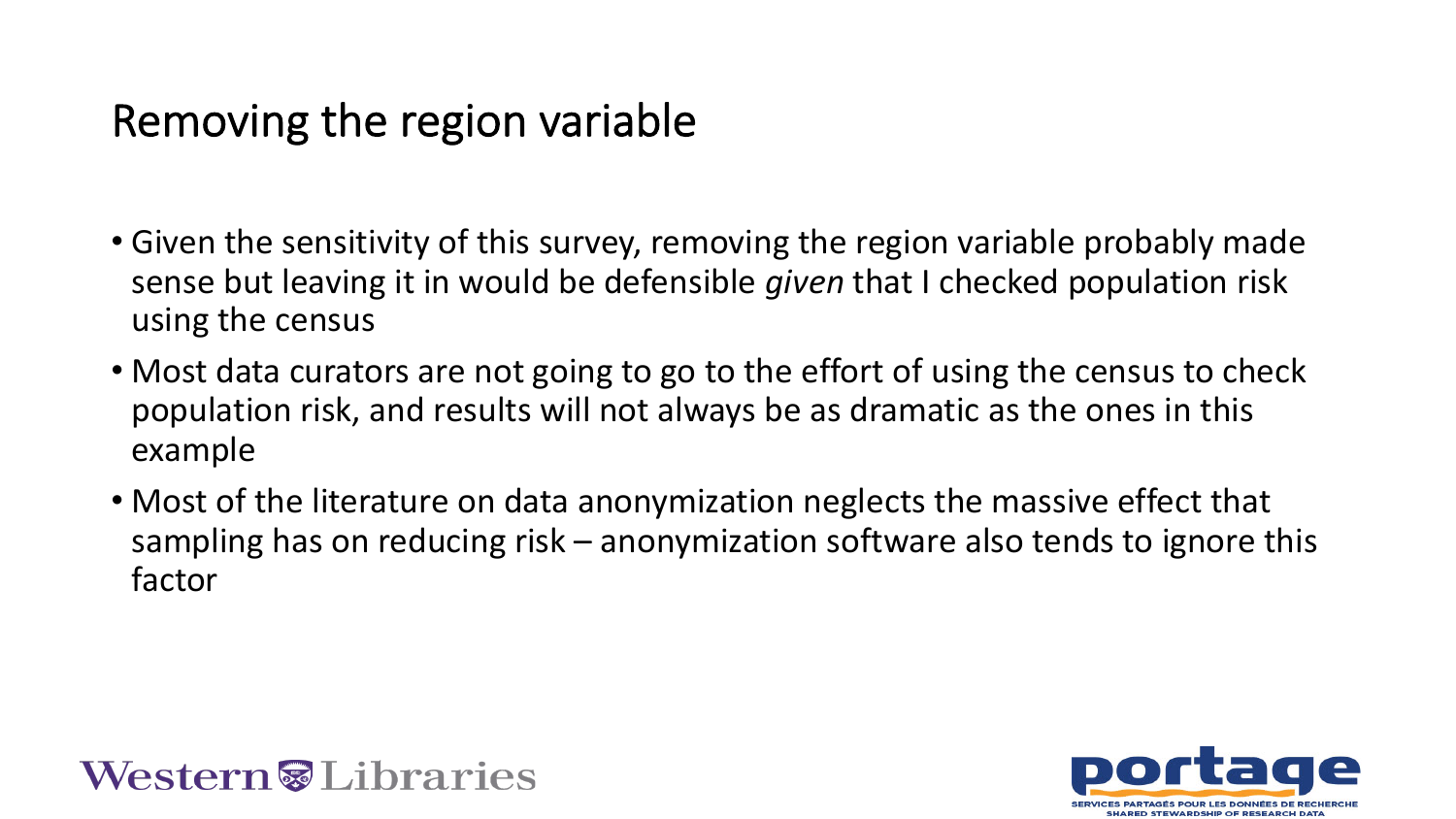### In practice

- For the data curator, it makes sense to look at k-anonymity as a way of safeguarding identity disclosure in sensitive data, while relying on the sampling effect to deal with attribute disclosure in the case of a small sample drawn from a large population
	- Complete or near-complete samples of smaller, defined populations (e.g. a single workplace) are inherently risky and the curator may want to consider other options for sharing
- Checking k-anonymity is not difficult using standard statistical software packages
- To deidentify a dataset using common statistical software, the following steps may prove helpful:
	- Identify and remove or mask direct identifiers, identify quasi-identifiers of concern
	- Use frequencies and bivariate tables to identify small groups and iteratively create larger groupings using data reduction
	- Check k-anonymity using code presented, inspect small equivalence classes, use the common-sense approach to determine if these are truly risky. Where uncertain, regroup variables or suppress.
- This is *probably* adequate for a dataset that is a small sample and is not inherently high risk

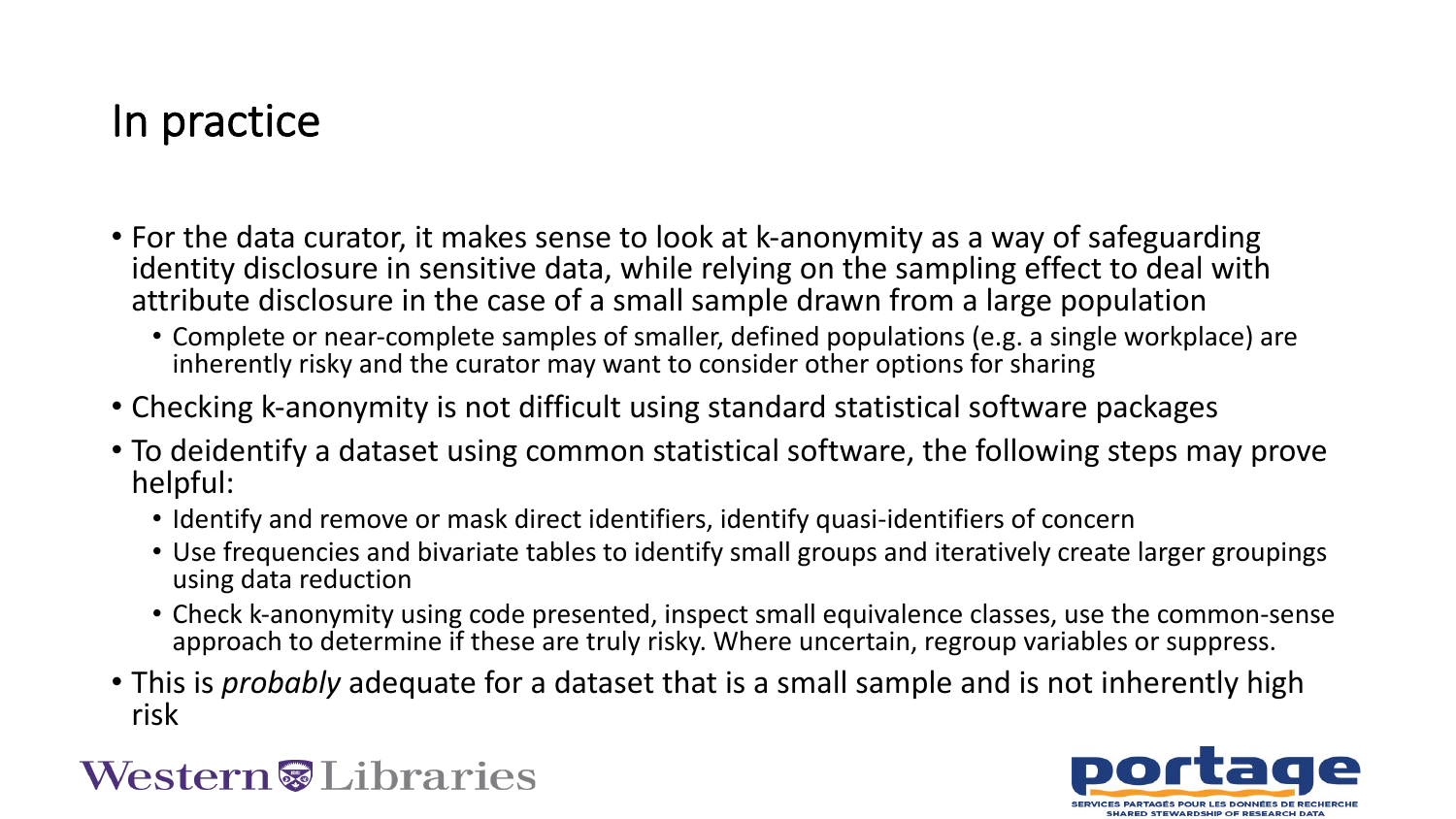## Automating it

Software solutions



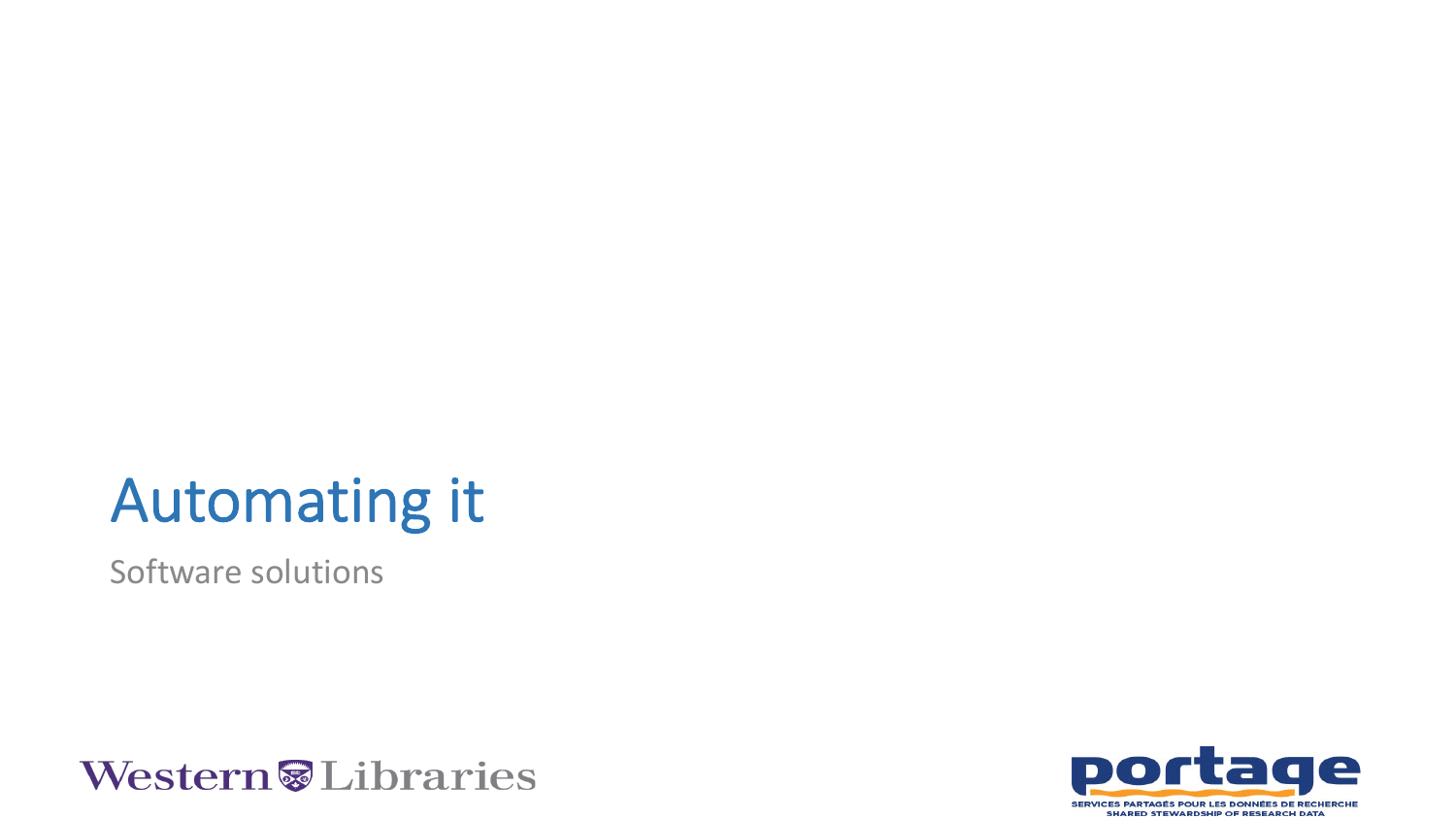## Amnesia and SDCMicro

- While working on the initial deidentification project ar to some documents for a working group, I tested several that I found recommended on various lists.
- The two that seemed most functional (although still w particularly in documentation) were **SDCMicro**, an R pa interface, and Amnesia
- Both will check data for k-anonymity given a list of qua tools for dealing with direct identifiers
- I preferred SDCMicro for usability and because it corre (Amnesia doesn't allow missing value specification) but approaches to automatically adjusting quasi-identifier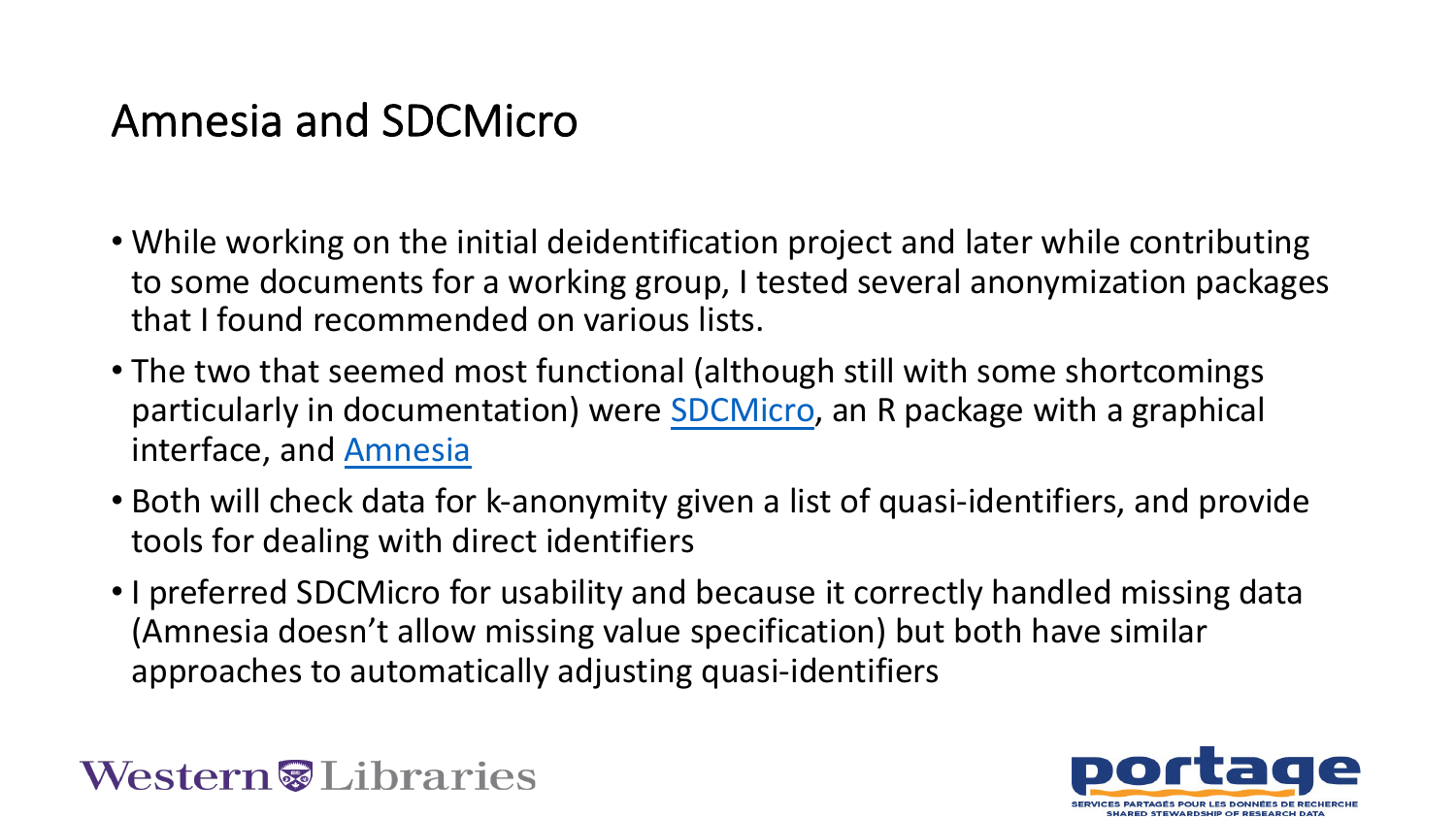### Anonymization hierarchies

- These tools take a hierarchy approach to automatically deidentifying data with quasi-identifiers.
- This basically means that the user needs to pre-define possible generalizations for the quasi-identifiers in the dataset, and the program will search for possible solutions and recommend a set of the generalizations to use
- For datasets with a large number of quasi-identifiers, or cases where several datasets with similar quasi-identifiers need to be deidentified, this might be a useful approach. In the data I have worked with I found it as easy to do by hand.



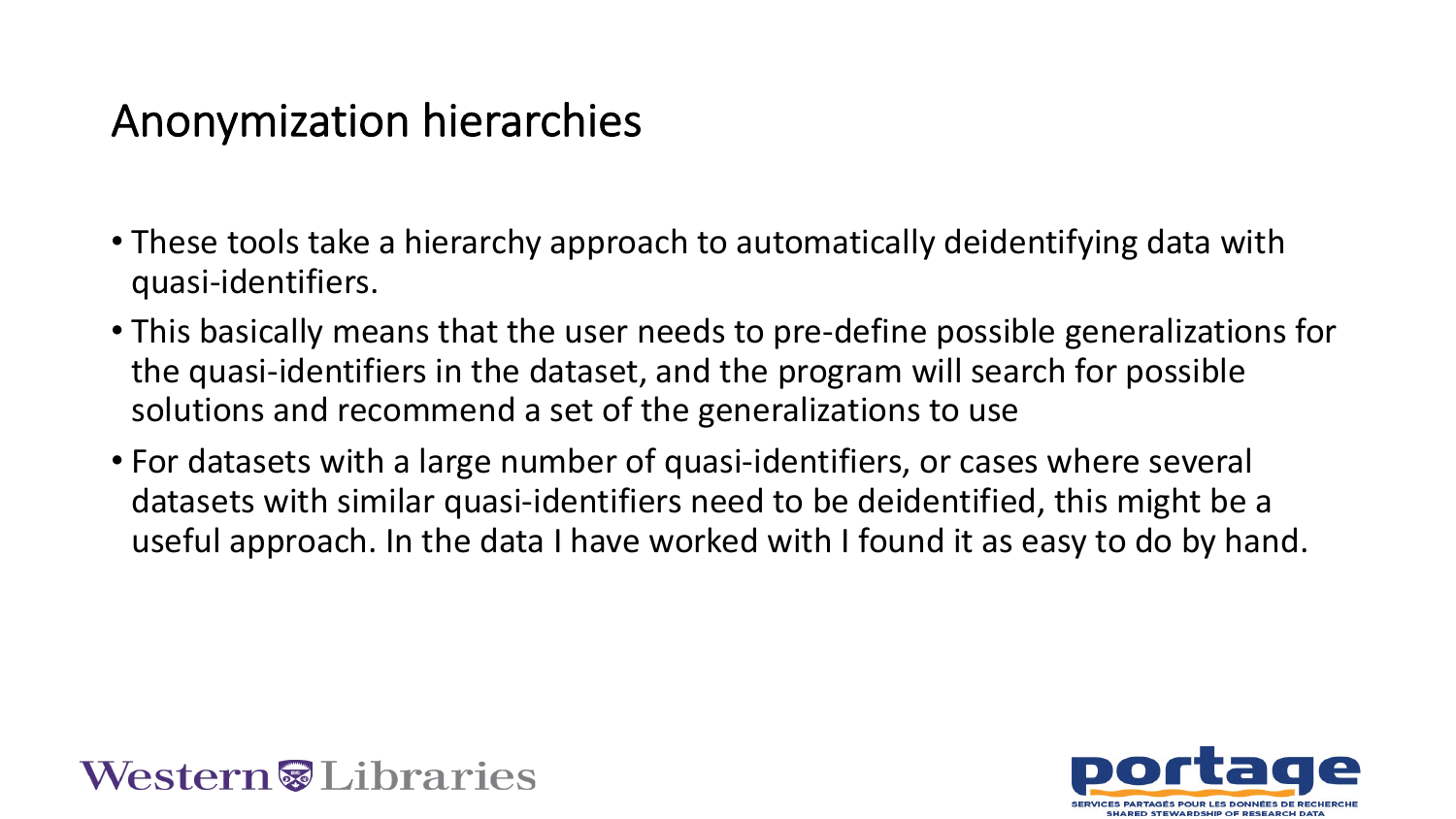#### Possible hierarchy for the variable "Marital Status"



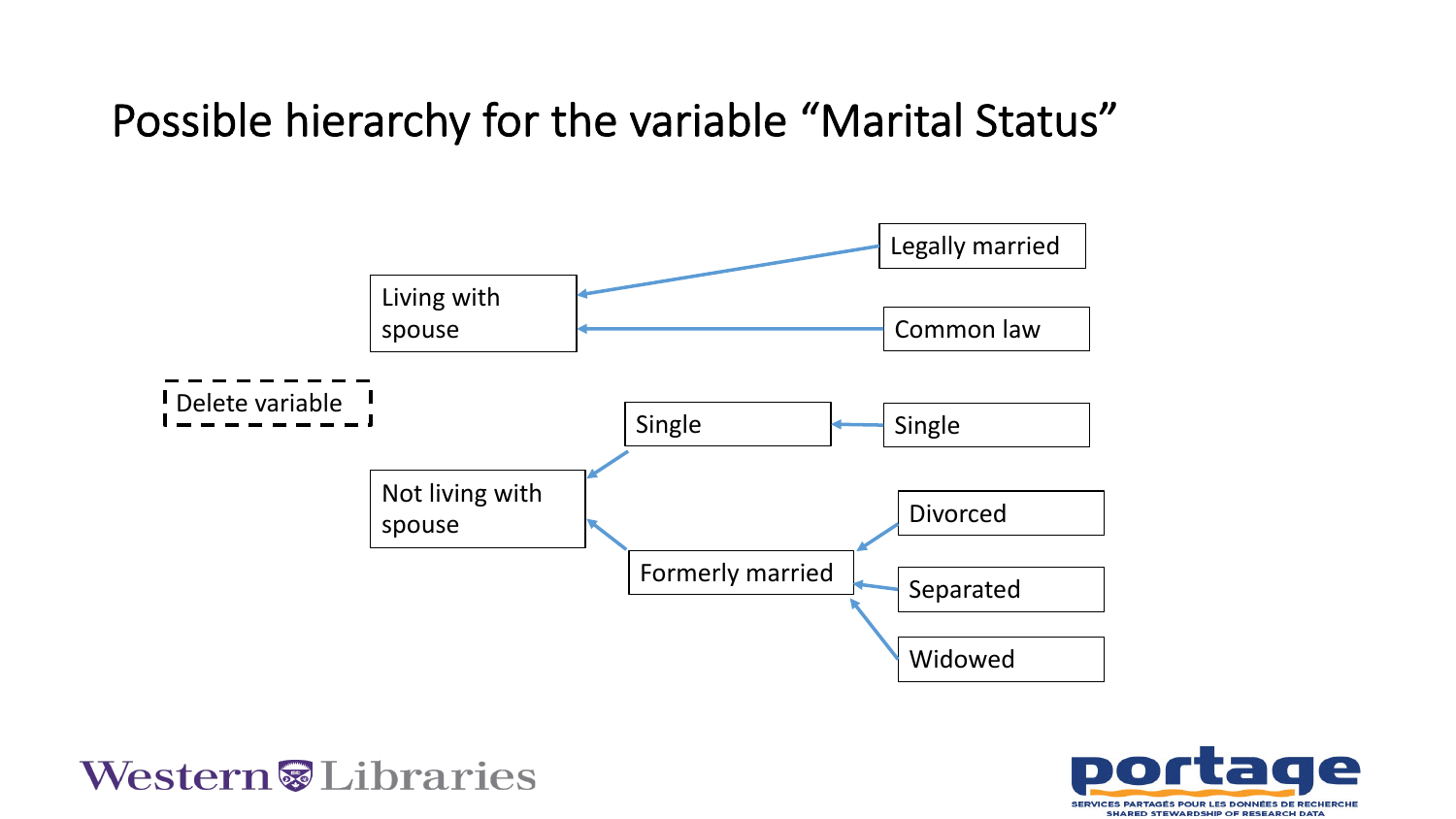### Final observations

- Guaranteeing that data has been completely anonymized is difficult, and the difficulty increases exponentially with the number of potentially identifying variables present.
- k-anonymity can be calculated easily using standard statistical software. Achieving k-anonymity can require a great deal of data modification or suppression, though the role of sampling somewhat mitigates this
- Software aimed at the general academic survey researcher should not assume special knowledge in the field of data de-identification. I didn't find any packages I would unreservedly recommend, out of the 6 packages I tried



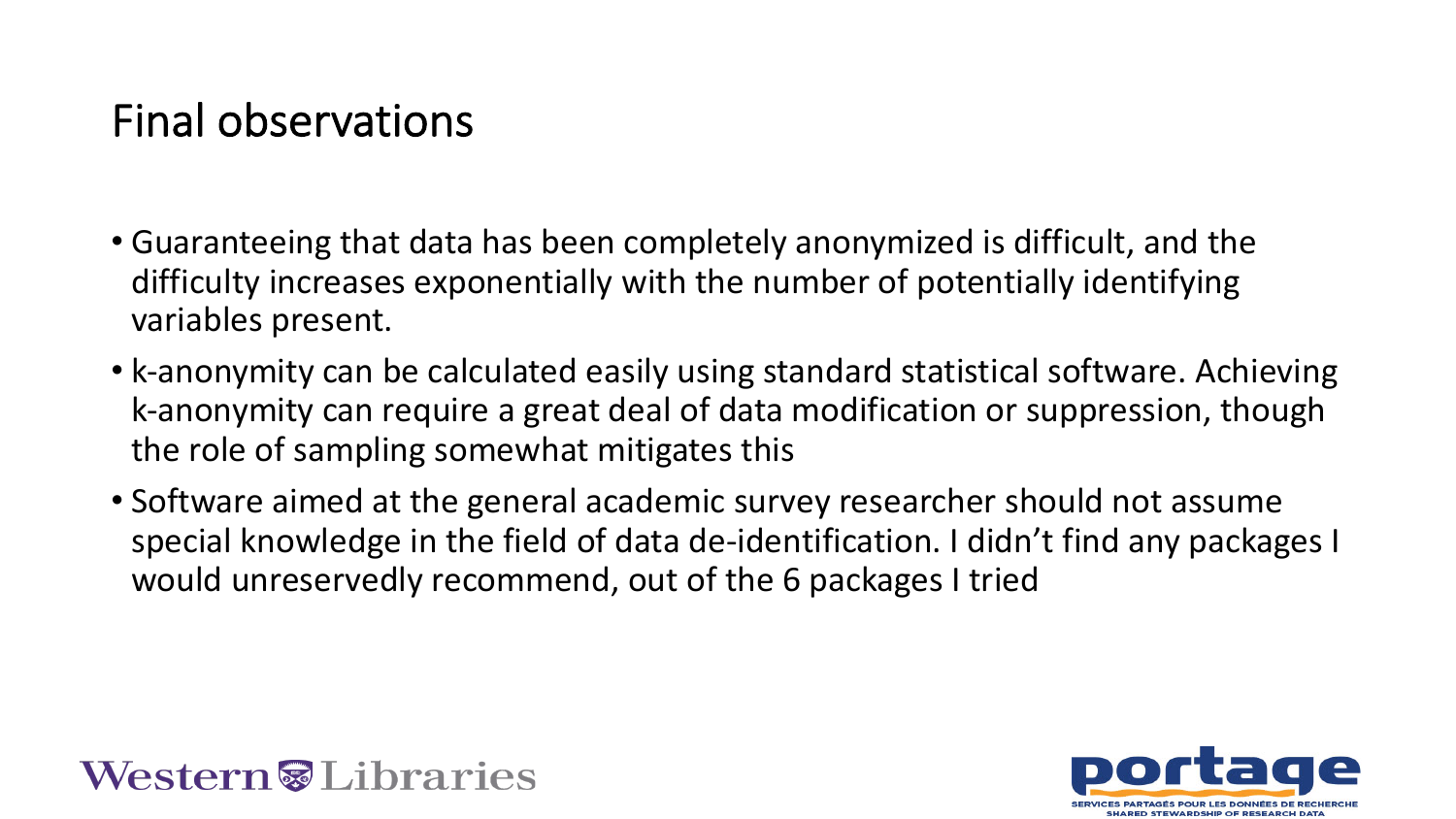### Further Reading

Ayala-Rivera, V., McDonagh, P., Cerqueus, T. and Murphy, L. (<br>comparison and evaluation of k-anonymization algorithms fo on data privacy, [7\(3\), pp.337-370.](https://dataprivacylab.org/dataprivacy/projects/kanonymity/paper3.pdf)

British Medical Journal. Preparing raw clinical data for publication: editors, authors, and peer reviewers. *BMJ* 2010; 340 (Availab at https://doi.org/10.1136/bmj.c181)

Domingo-Ferrer, J. and Torra, V. (2008) 'A critique of k-anonying and some of its enhancements', In Third International Conference on Availability Security. IEEE.

Elliot, M., Mackey, E., O'Hara, K. and Tudor, C. (2016) *The Anonymisation Decision-Making Framework*, Manchester: UKAN. (Available at https://ukanon<br>.content/uploads/2015/05/The-Anonymisation-Decision-mak

Samarati, P. and Sweeney, L. (1998) 'Protecting privacy when anonymity and its enforcement through generalization and s https://dataprivacylab.org/dataprivacy/projects/kanonymity